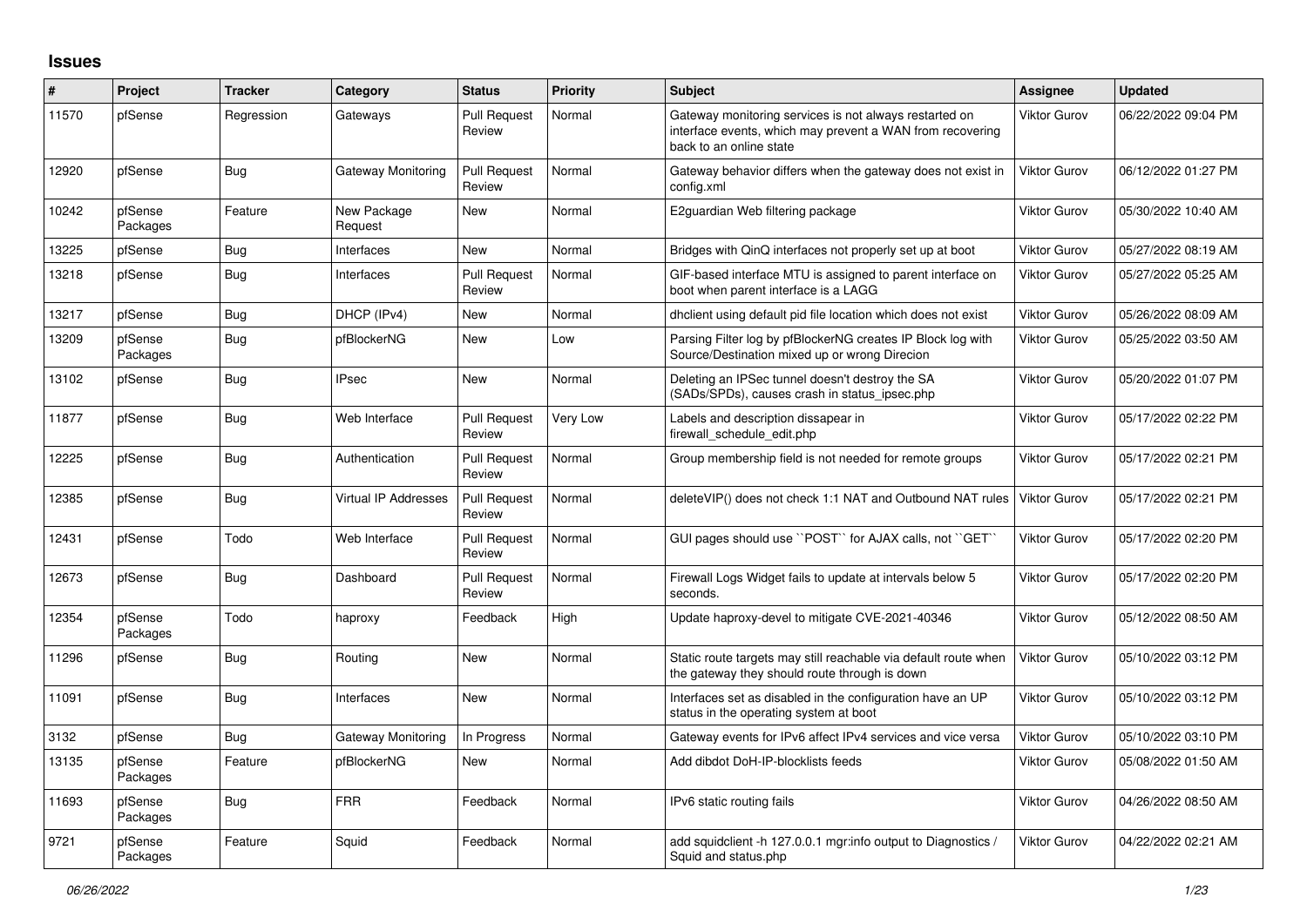| $\pmb{\#}$ | Project             | <b>Tracker</b> | Category           | <b>Status</b>                 | <b>Priority</b> | <b>Subject</b>                                                                                           | <b>Assignee</b>     | <b>Updated</b>      |
|------------|---------------------|----------------|--------------------|-------------------------------|-----------------|----------------------------------------------------------------------------------------------------------|---------------------|---------------------|
| 9982       | pfSense<br>Packages | Feature        | Squid              | Feedback                      | Normal          | basic Idap auth TLS connection                                                                           | <b>Viktor Gurov</b> | 04/22/2022 02:21 AM |
| 10450      | pfSense<br>Packages | <b>Bug</b>     | Squid              | Feedback                      | Normal          | Squid reverse proxy switching peers                                                                      | <b>Viktor Gurov</b> | 04/22/2022 02:21 AM |
| 10572      | pfSense<br>Packages | <b>Bug</b>     | Squid              | Feedback                      | Normal          | STARTTLS option is ignored                                                                               | <b>Viktor Gurov</b> | 04/22/2022 02:20 AM |
| 10779      | pfSense<br>Packages | Feature        | haproxy            | Feedback                      | Normal          | HAProxy SSL/TLS Compatibility Mode                                                                       | <b>Viktor Gurov</b> | 04/22/2022 02:20 AM |
| 10871      | pfSense<br>Packages | Feature        | FreeRADIUS         | Feedback                      | Normal          | Extra time period counters for SQL backend                                                               | Viktor Gurov        | 04/22/2022 02:19 AM |
| 10908      | pfSense<br>Packages | Feature        | FreeRADIUS         | Feedback                      | Normal          | FreeRADIUS server certificate not using full CA chain                                                    | Viktor Gurov        | 04/22/2022 02:19 AM |
| 12916      | pfSense<br>Packages | <b>Bug</b>     | pfBlockerNG        | New                           | Normal          | pfBlockerNG-devel cron job does not trigger xmlrpc sync                                                  | Viktor Gurov        | 04/11/2022 12:55 PM |
| 13034      | pfSense<br>Packages | <b>Bug</b>     | Zabbix             | Feedback                      | Normal          | Zabbix6 Agent and Proxy fail to set the PSK from the web<br>GUI in its conf files                        | Viktor Gurov        | 04/06/2022 11:59 AM |
| 11343      | pfSense<br>Packages | <b>Bug</b>     | <b>BIND</b>        | Feedback                      | Low             | Invalid link to pfSense-pkg-bind changelog                                                               | <b>Viktor Gurov</b> | 04/05/2022 08:12 AM |
| 13002      | pfSense<br>Packages | Regression     | <b>BIND</b>        | Feedback                      | Normal          | BIND 9.16_13 could not find existing DNSSEC keys at<br>/cf/named/etc/namedb/keys due to directory change | <b>Viktor Gurov</b> | 03/31/2022 12:14 PM |
| 12706      | pfSense<br>Packages | <b>Bug</b>     | pfBlockerNG        | Feedback                      | Normal          | pfBlockerNG and unbound does not work after switching/var<br>to RAM disk                                 | Viktor Gurov        | 03/24/2022 10:47 AM |
| 12965      | pfSense<br>Packages | <b>Bug</b>     | <b>FRR</b>         | <b>Pull Request</b><br>Review | Normal          | FRR BFD peer configuration is handled incorrectly in some<br>cases                                       | <b>Viktor Gurov</b> | 03/22/2022 08:04 AM |
| 12623      | pfSense<br>Packages | Bug            | <b>ACME</b>        | New                           | Normal          | acme.sh package   DNS-ISPConfig settings                                                                 | Viktor Gurov        | 03/10/2022 03:42 PM |
| 12869      | pfSense<br>Packages | <b>Bug</b>     | <b>BIND</b>        | Feedback                      | Normal          | Bind DNS Package AAAA filtering Broken on new ZFS<br>Installs                                            | Viktor Gurov        | 03/09/2022 12:38 PM |
| 12670      | pfSense<br>Packages | <b>Bug</b>     | <b>ACME</b>        | New                           | Normal          | ACME package writes credentials to system log                                                            | Viktor Gurov        | 03/07/2022 10:58 AM |
| 12909      | pfSense<br>Packages | Feature        | Suricata           | New                           | Normal          | Convert Suricata GeoIP Lookup feature on ALERTS tab to<br>use local GeoIP2 database                      | <b>Viktor Gurov</b> | 03/07/2022 08:28 AM |
| 12865      | pfSense<br>Packages | Todo           | <b>RRD Summary</b> | Feedback                      | Normal          | <b>RRD Summary improvements</b>                                                                          | Viktor Gurov        | 03/04/2022 12:20 PM |
| 5922       | pfSense             | Feature        | <b>SNMP</b>        | <b>New</b>                    | Normal          | SNMP - enable SNMP v3 functionality                                                                      | Viktor Gurov        | 03/02/2022 02:40 PM |
| 12683      | pfSense<br>Packages | <b>Bug</b>     | Snort              | Feedback                      | Normal          | snort_get_vpns_list() does not include OpenVPN CSO                                                       | Viktor Gurov        | 02/15/2022 10:47 AM |
| 11836      | pfSense<br>Packages | Bug            | <b>FRR</b>         | Assigned                      | Normal          | FRR ACCEPTFILTER unstable                                                                                | Viktor Gurov        | 02/14/2022 07:20 AM |
| 12762      | pfSense             | Bug            | <b>IPsec</b>       | New                           | Normal          | IPsec keep alive check ignores Child SA Start Action                                                     | Viktor Gurov        | 02/07/2022 11:21 AM |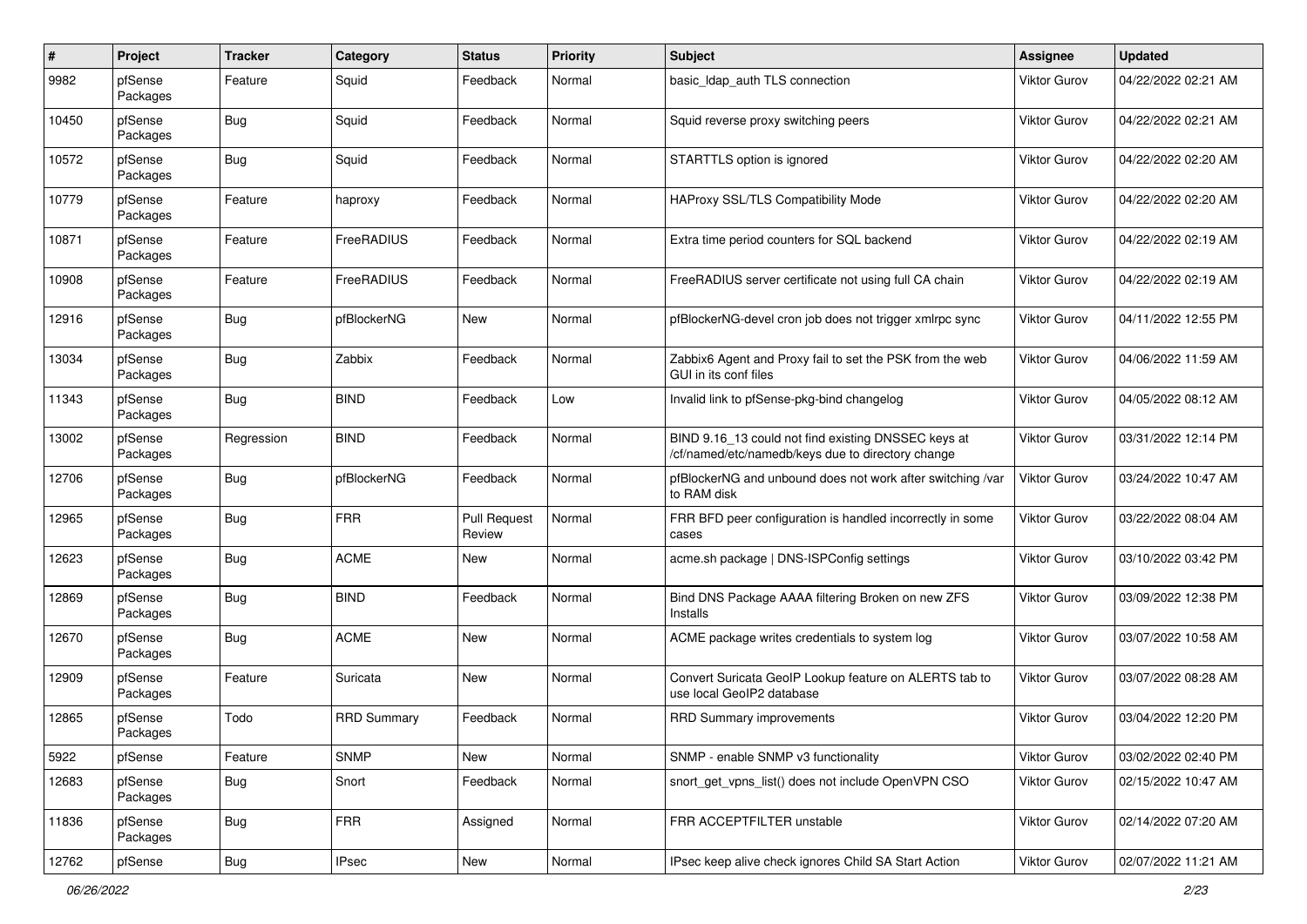| #     | Project             | <b>Tracker</b> | Category        | <b>Status</b>                 | <b>Priority</b> | <b>Subject</b>                                                                                    | <b>Assignee</b>     | <b>Updated</b>      |
|-------|---------------------|----------------|-----------------|-------------------------------|-----------------|---------------------------------------------------------------------------------------------------|---------------------|---------------------|
| 12351 | pfSense<br>Packages | Todo           | pfBlockerNG     | Feedback                      | Normal          | Remove non-functional feeds                                                                       | <b>Viktor Gurov</b> | 02/04/2022 02:29 PM |
| 12720 | pfSense             | <b>Bug</b>     | Rules / NAT     | <b>Pull Request</b><br>Review | Normal          | Hide the "tag" field on non-floating tabs                                                         | <b>Viktor Gurov</b> | 01/24/2022 03:11 PM |
| 12281 | pfSense<br>Packages | Feature        | Nut             | <b>New</b>                    | Normal          | Add support for Telegram/Pushover notifications                                                   | <b>Viktor Gurov</b> | 01/24/2022 07:25 AM |
| 12206 | pfSense<br>Packages | <b>Bug</b>     | <b>NET-SNMP</b> | Feedback                      | Normal          | Certificate Manager page doesn't show Net-SNMP used<br>certificates                               | <b>Viktor Gurov</b> | 12/30/2021 09:40 AM |
| 12653 | pfSense<br>Packages | Regression     | <b>FRR</b>      | Feedback                      | Normal          | RIP related startup error                                                                         | Viktor Gurov        | 12/30/2021 08:37 AM |
| 12264 | pfSense<br>Packages | Bug            | Squid           | Feedback                      | Low             | Stray <table> line in squid monitor.php</table>                                                   | Viktor Gurov        | 12/23/2021 10:53 AM |
| 11098 | pfSense<br>Packages | <b>Bug</b>     | Backup          | Feedback                      | Normal          | Backup Files and Directories plugin crashes firewall if /root<br>specified as backup location     | <b>Viktor Gurov</b> | 12/23/2021 10:45 AM |
| 8827  | pfSense<br>Packages | <b>Bug</b>     | squidguard      | New                           | Normal          | Squidguard: ACL redirect modes 'redirect' and 'err page' send<br>unresolvable URLs to the client. | <b>Viktor Gurov</b> | 12/21/2021 05:49 AM |
| 11738 | pfSense<br>Packages | Regression     | squidguard      | Feedback                      | Normal          | SquidGuard 1.16.18 17 Not Filtering Blacklist<br>No-Transparent Mode                              | <b>Viktor Gurov</b> | 12/21/2021 05:48 AM |
| 11054 | pfSense<br>Packages | <b>Bug</b>     | FreeRADIUS      | Assigned                      | Normal          | Check Client Certificate CN not working as described                                              | <b>Viktor Gurov</b> | 12/14/2021 07:22 AM |
| 12506 | pfSense<br>Packages | <b>Bug</b>     | Suricata        | Feedback                      | Normal          | Only selected instance is restarted on suppress list change                                       | <b>Viktor Gurov</b> | 12/01/2021 04:43 AM |
| 11210 | pfSense<br>Packages | Feature        | Suricata        | Feedback                      | Normal          | 3rd party rulesets                                                                                | <b>Viktor Gurov</b> | 11/24/2021 04:21 AM |
| 12101 | pfSense<br>Packages | Bug            | arpwatch        | Assigned                      | Normal          | ArpWatch Suppression Mac for "flip-flop" not suppressing                                          | <b>Viktor Gurov</b> | 10/09/2021 07:19 PM |
| 10739 | pfSense<br>Packages | Feature        | haproxy         | Feedback                      | Normal          | Update HAproxy-devel package to 2.2 and HAproxy to 2.0                                            | Viktor Gurov        | 10/03/2021 03:53 PM |
| 11961 | pfSense<br>Packages | <b>Bug</b>     | <b>FRR</b>      | Feedback                      | Normal          | FRR OSPF add unwanted area 0 authentication to router<br>ospf                                     | <b>Viktor Gurov</b> | 09/16/2021 10:25 PM |
| 12167 | pfSense<br>Packages | Bug            | <b>FRR</b>      | Feedback                      | Normal          | BGP TCP setkey not set if neighbor is in peer group                                               | Viktor Gurov        | 09/16/2021 09:38 AM |
| 11135 | pfSense<br>Packages | <b>Bug</b>     | haproxy         | Feedback                      | High            | HAproxy OCSP reponse crontab bug                                                                  | <b>Viktor Gurov</b> | 09/10/2021 11:51 AM |
| 12322 | pfSense<br>Packages | <b>Bug</b>     | Suricata        | Feedback                      | Normal          | Suricata creates invalid HOME_NET entries                                                         | Viktor Gurov        | 09/10/2021 11:42 AM |
| 11295 | pfSense<br>Packages | Feature        | pfBlockerNG     | Feedback                      | Normal          | DNSBL IDN support                                                                                 | Viktor Gurov        | 09/10/2021 11:33 AM |
| 12292 | pfSense<br>Packages | Feature        | Suricata        | Feedback                      | Normal          | GeoIP look on the Alerts, Blocked and Files pages                                                 | Viktor Gurov        | 08/23/2021 08:16 AM |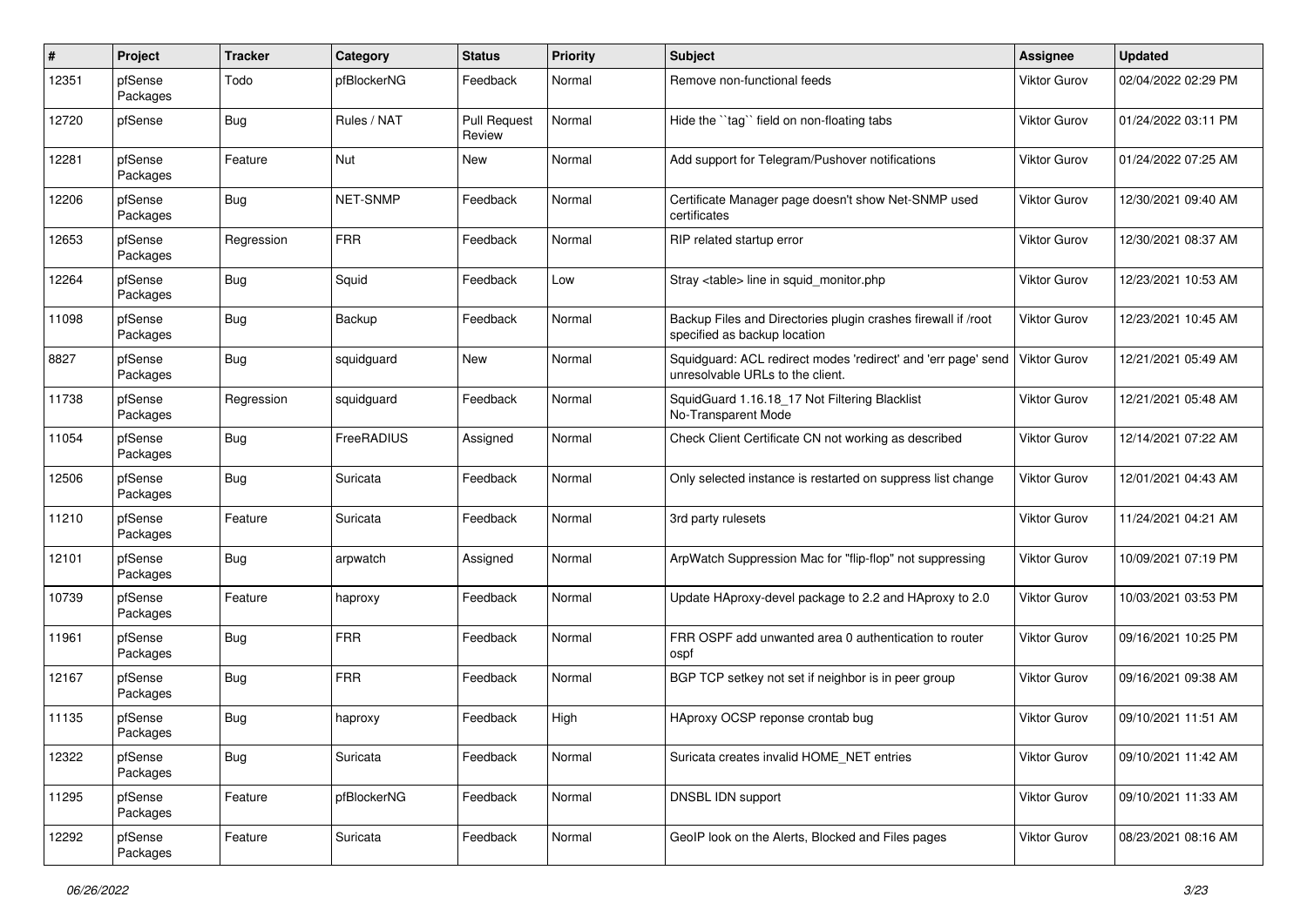| $\pmb{\#}$ | Project             | <b>Tracker</b> | Category      | <b>Status</b> | <b>Priority</b> | Subject                                                                         | <b>Assignee</b>     | <b>Updated</b>      |
|------------|---------------------|----------------|---------------|---------------|-----------------|---------------------------------------------------------------------------------|---------------------|---------------------|
| 12285      | pfSense<br>Packages | Feature        | Suricata      | In Progress   | Normal          | Add more EVE Logged Traffic protocols                                           | <b>Viktor Gurov</b> | 08/20/2021 08:22 AM |
| 6964       | pfSense<br>Packages | Bug            | Suricata      | Feedback      | Normal          | Host OS Policy Assignment broken when using "Import" or<br>'Aliases" buttons    | <b>Viktor Gurov</b> | 08/20/2021 07:52 AM |
| 10872      | pfSense<br>Packages | Feature        | Suricata      | Feedback      | Normal          | Add adjustable notification for Severity Alert                                  | Viktor Gurov        | 08/20/2021 07:52 AM |
| 9852       | pfSense<br>Packages | Feature        | Suricata      | Feedback      | Normal          | show File-Store directory listing                                               | <b>Viktor Gurov</b> | 08/20/2021 07:52 AM |
| 12278      | pfSense<br>Packages | Regression     | Zabbix        | Feedback      | Normal          | Invalid plugin_certificates() function name                                     | Viktor Gurov        | 08/19/2021 05:52 AM |
| 11847      | pfSense<br>Packages | Bug            | <b>FRR</b>    | Feedback      | Normal          | Filters not applied to PEER Groups                                              | Viktor Gurov        | 07/30/2021 07:45 PM |
| 12036      | pfSense<br>Packages | Bug            | Zabbix        | Feedback      | Normal          | Certificate Manager page do not show Zabbix used<br>certificates                | <b>Viktor Gurov</b> | 07/15/2021 11:46 AM |
| 11681      | pfSense<br>Packages | Bug            | <b>FRR</b>    | Feedback      | Normal          | FRR generates invalid BFD configuration after removing<br>interfaces            | <b>Viktor Gurov</b> | 07/14/2021 04:40 PM |
| 11746      | pfSense<br>Packages | Bug            | FreeRADIUS    | Feedback      | Normal          | Second LDAP server configuration misses the ipaNThash<br>control attribute      | <b>Viktor Gurov</b> | 07/14/2021 01:44 PM |
| 11756      | pfSense<br>Packages | <b>Bug</b>     | haproxy       | Feedback      | Normal          | HaProxy does not transfer backend states during reload                          | Viktor Gurov        | 07/14/2021 01:21 PM |
| 11515      | pfSense<br>Packages | <b>Bug</b>     | node exporter | Feedback      | Normal          | node exporter 0.18.1 1 - Unable to interact or start the<br>service from web ui | <b>Viktor Gurov</b> | 07/14/2021 12:37 PM |
| 11937      | pfSense<br>Packages | <b>Bug</b>     | haproxy       | Feedback      | Normal          | HAproxy "Use Client-IP" option breaks Captive Portal                            | Viktor Gurov        | 06/22/2021 08:48 AM |
| 11491      | pfSense<br>Packages | Bug            | haproxy       | Feedback      | Normal          | haproxy-devel v0.62 2 - startup error 'httpchk'                                 | Viktor Gurov        | 06/22/2021 08:46 AM |
| 11477      | pfSense<br>Packages | <b>Bug</b>     | <b>FRR</b>    | Feedback      | Normal          | FRR does not recognize some BFD options                                         | Viktor Gurov        | 02/26/2021 10:52 PM |
| 11404      | pfSense<br>Packages | Bug            | <b>FRR</b>    | Feedback      | Normal          | Incorrect prefix/access lists migration on update                               | <b>Viktor Gurov</b> | 02/18/2021 09:49 AM |
| 11388      | pfSense<br>Packages | Bug            | FreeRADIUS    | Feedback      | Normal          | Captive Portal authentication error with MySQL backend                          | Viktor Gurov        | 02/10/2021 08:54 AM |
| 11155      | pfSense<br>Packages | Feature        | pfBlockerNG   | Feedback      | Normal          | SafeSearch AAAA                                                                 | Viktor Gurov        | 02/05/2021 04:54 AM |
| 11331      | pfSense<br>Packages | <b>Bug</b>     | FreeRADIUS    | Feedback      | Normal          | FreeRADIUS latest package upgrade broke Plain Mac<br>Authentication             | Viktor Gurov        | 01/30/2021 10:08 AM |
| 4088       | pfSense<br>Packages | <b>Bug</b>     | squidguard    | Feedback      | Normal          | Buggy squidgurd config file is created                                          | Viktor Gurov        | 01/28/2021 10:01 AM |
| 11248      | pfSense<br>Packages | Feature        | squidguard    | Feedback      | Normal          | SafeSearch update                                                               | Viktor Gurov        | 01/28/2021 10:01 AM |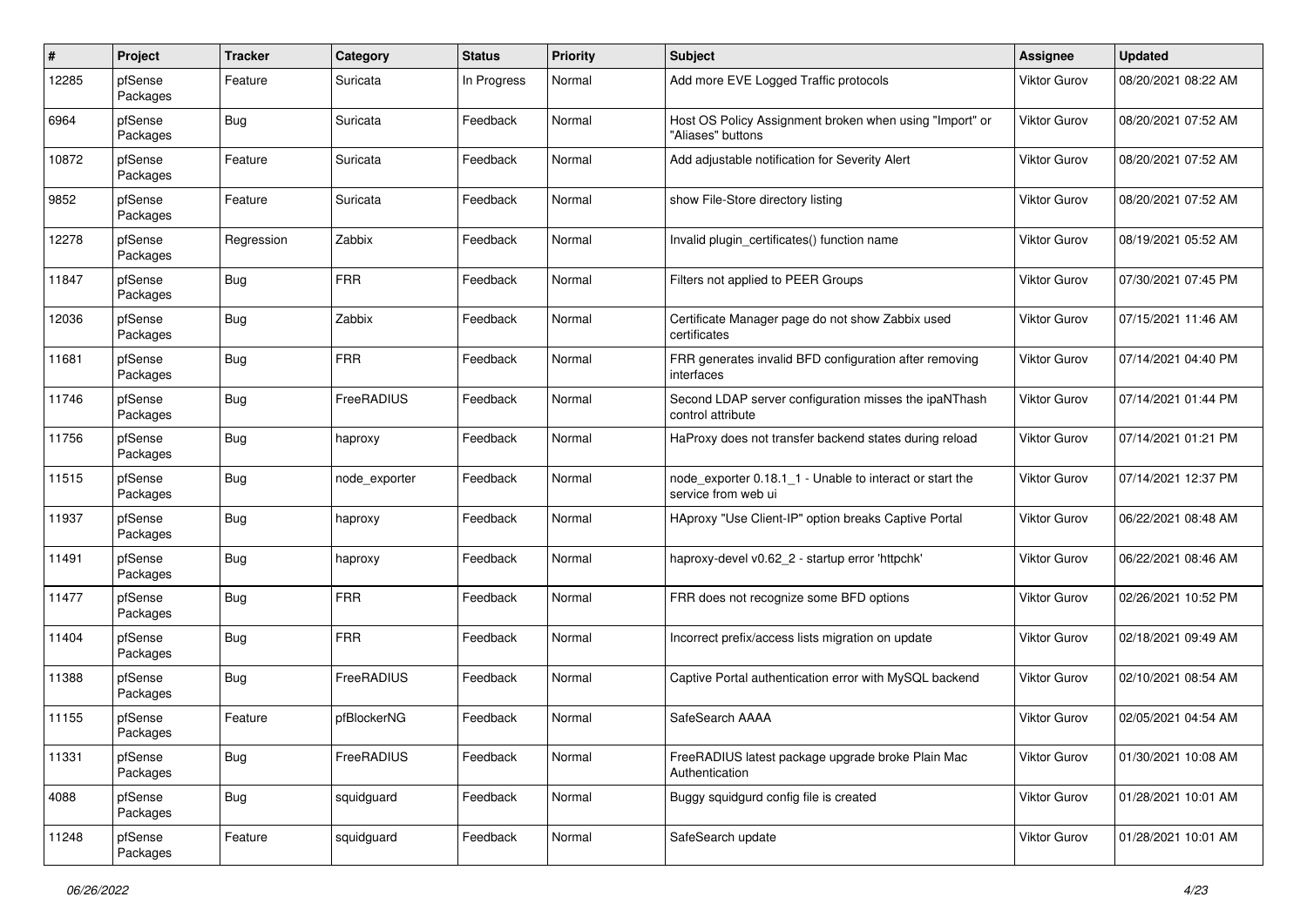| $\sharp$ | Project             | <b>Tracker</b>   | Category                | <b>Status</b>                 | <b>Priority</b> | <b>Subject</b>                                                                        | <b>Assignee</b>                | <b>Updated</b>      |
|----------|---------------------|------------------|-------------------------|-------------------------------|-----------------|---------------------------------------------------------------------------------------|--------------------------------|---------------------|
| 11274    | pfSense<br>Packages | Bug              | ntop                    | Feedback                      | Normal          | ntopng https web server does not present full certificate chain                       | <b>Viktor Gurov</b>            | 01/28/2021 09:51 AM |
| 10541    | pfSense<br>Packages | Feature          | Squid                   | Feedback                      | Normal          | Squid failover and load balancing                                                     | <b>Viktor Gurov</b>            | 01/14/2021 07:34 AM |
| 11180    | pfSense<br>Packages | Bug              | Filer                   | Feedback                      | Normal          | Filer run action for files on sync that wan't been modified                           | <b>Viktor Gurov</b>            | 01/08/2021 07:27 AM |
| 2386     | pfSense             | Feature          | Interfaces              | <b>Pull Request</b><br>Review | Normal          | Bridge member that is not an assigned interface                                       | <b>Viktor Gurov</b>            | 12/02/2020 06:01 AM |
| 8794     | pfSense             | Feature          | <b>NTPD</b>             | New                           | Normal          | NTP authentiction                                                                     | Tod L                          | 08/05/2021 01:20 AM |
| 13298    | pfSense             | <b>Bug</b>       | Dynamic DNS             | <b>Pull Request</b><br>Review | Normal          | Dynv6 does not check response code when updating                                      | <b>Tiago Beling</b><br>d'Avila | 06/24/2022 07:47 AM |
| 13114    | pfSense<br>Packages | Bug              | <b>BIND</b>             | Feedback                      | Normal          | BIND calls rndc in rc_stop when named is not running                                  | <b>Stuart Wyatt</b>            | 05/04/2022 12:41 PM |
| 11352    | pfSense             | Bug              | FreeBSD                 | New                           | Low             | CTF types > 2^15 in the pfSense kernel config results in<br><b>DTrace failing</b>     | Scott Long                     | 03/17/2021 02:52 AM |
| 8179     | pfSense             | Bug              | DHCP (IPv4)             | Feedback                      | Normal          | Incorrect reverse DNS zone in DHCP server config for<br>non-octet-aligned subnet mask | Renato Botelho                 | 02/09/2022 11:17 PM |
| 11545    | pfSense             | Regression       | Interfaces              | Feedback                      | Normal          | Primary interface address is not always used when VIPs are<br>present                 | Reid Linnemann                 | 06/24/2022 10:25 AM |
| 9296     | pfSense             | Bug              | Aliases / Tables        | Confirmed                     | Low             | Alias content is sometimes incomplete when mixing FQDN<br>and IP address              | Reid Linnemann                 | 06/18/2022 03:12 PM |
| 13282    | pfSense Plus        | Bug              | Aliases / Tables        | New                           | Normal          | FQDN Aliases Break if an Invalid Domain is Present in the<br>Chain                    | Reid Linnemann                 | 06/18/2022 03:12 PM |
| 13215    | pfSense             | <b>Bug</b>       | <b>Captive Portal</b>   | Assigned                      | Normal          | Allowed MAC/IP/Hostname traffic counts for authorized users                           | Reid Linnemann                 | 05/31/2022 05:31 PM |
| 13226    | pfSense             | Bug              | Captive Portal          | Confirmed                     | Normal          | Captive Portal doesn't disconnect established OpenVPN link                            | Reid Linnemann                 | 05/30/2022 10:38 AM |
| 1831     | pfSense             | Feature          | <b>Captive Portal</b>   | New                           | Normal          | Captive portal IPv6 support                                                           | Reid Linnemann                 | 05/25/2022 07:57 AM |
| 4451     | pfSense             | Bug              | DHCP (IPv4)             | New                           | Low             | Status DHCP Leases shows double entries for static entries<br>without IP address      | <b>Phillip Davis</b>           | 05/21/2022 04:55 PM |
| 7216     | pfSense             | Feature          | Web Interface           | New                           | Normal          | Allow user to choose date display format                                              | <b>Phillip Davis</b>           | 02/02/2018 04:20 PM |
| 11498    | pfSense             | Feature          | WireGuard               | New                           | Normal          | WireGuard does not pass multicast traffic to peer                                     | Peter Grehan                   | 03/19/2021 10:59 AM |
| 12462    | pfSense<br>Packages | Feature          | Telegraf                | <b>Pull Request</b><br>Review | Normal-package  | Telegraf: Add "devfs" to ignore fs                                                    | Offstage Roller                | 10/18/2021 09:03 AM |
| 9970     | pfSense             | Feature          | Captive Portal          | New                           | Low             | Captive Portal and SAML2 Integration                                                  | Mauro Braggio                  | 10/12/2020 07:39 AM |
| 2693     | pfSense             | Feature          | Console Menu            | New                           | Normal          | Allow mapping mapping non-physical interfaces via console                             | Mathieu Simon                  | 11/27/2012 03:00 PM |
| 13014    | pfSense             | Bug              | <b>IPsec</b>            | New                           | Normal          | Charon.vici can get in a bad state                                                    | Mateusz Guzik                  | 05/24/2022 05:05 PM |
| 12079    | pfSense             | Bug              | <b>IGMP Proxy</b>       | New                           | Normal          | IGMPProxy: kernel panic, Sleeping thread owns a<br>non-sleepable lock                 | Mateusz Guzik                  | 05/10/2022 03:14 PM |
| 12849    | pfSense             | <sub>I</sub> Bug | <b>Operating System</b> | New                           | Normal          | pfsync kernel crash on reboot                                                         | Mateusz Guzik                  | 02/22/2022 02:02 PM |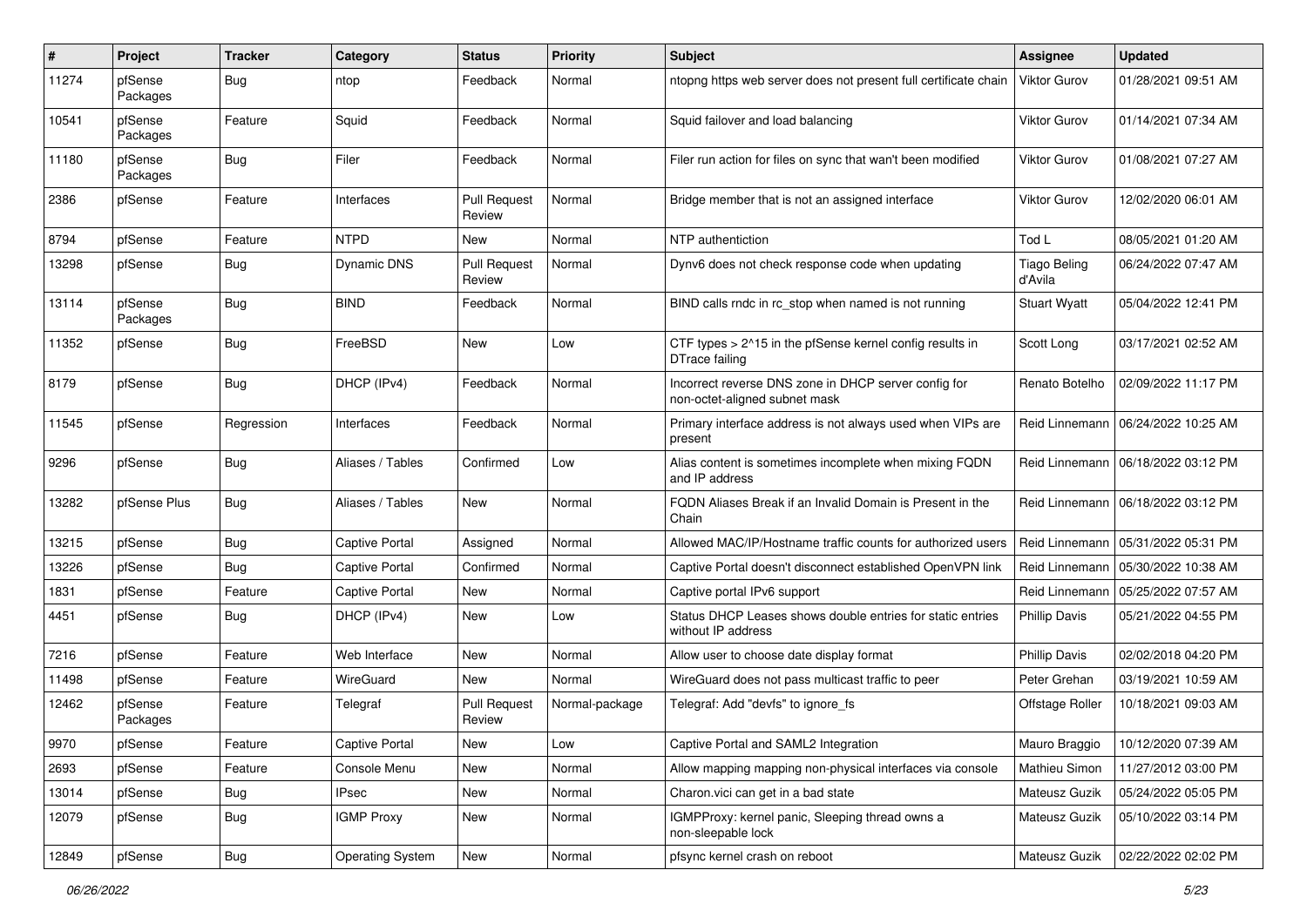| ∦     | Project      | <b>Tracker</b> | Category                            | <b>Status</b>                 | <b>Priority</b> | <b>Subject</b>                                                                                              | Assignee              | <b>Updated</b>      |
|-------|--------------|----------------|-------------------------------------|-------------------------------|-----------------|-------------------------------------------------------------------------------------------------------------|-----------------------|---------------------|
| 12547 | pfSense      | Bug            | <b>Operating System</b>             | Feedback                      | Normal          | unsheduled system reboot/crash                                                                              | Mateusz Guzik         | 12/01/2021 01:20 PM |
| 12144 | pfSense      | Bug            | <b>Operating System</b>             | In Progress                   | Normal          | Bug in "df -t" filtering if two filesystems use the same<br>mountpoint                                      | Mateusz Guzik         | 09/10/2021 10:07 AM |
| 9349  | pfSense      | <b>Bug</b>     | <b>IPsec</b>                        | Confirmed                     | Normal          | IPSec service start/stop/restart fails after settings change                                                | Markus<br>Stockhausen | 10/30/2020 01:33 PM |
| 7996  | pfSense      | Bug            | Web Interface                       | <b>Pull Request</b><br>Review | Very Low        | Unnecessary link tag in login page                                                                          | Marcos<br>Mendoza     | 06/26/2022 02:47 PM |
| 13270 | pfSense Docs | New Content    | OpenVPN                             | <b>Pull Request</b><br>Review | Normal          | OpenVPN client gateway is incorrect when the server does<br>not push routes                                 | Marcos<br>Mendoza     | 06/26/2022 12:54 PM |
| 13243 | pfSense      | Bug            | OpenVPN                             | <b>Pull Request</b><br>Review | Normal          | OpenVPN status for multi-user VPN shows info icon to<br>display RADIUS rules when there are none to display | Marcos<br>Mendoza     | 06/19/2022 05:53 PM |
| 13094 | pfSense      | Feature        | Packet Capture                      | <b>Pull Request</b><br>Review | Normal          | Allow packet capture filtering in tagged packets                                                            | Marcos<br>Mendoza     | 04/24/2022 06:06 PM |
| 12495 | pfSense      | Feature        | Dynamic DNS                         | <b>Pull Request</b><br>Review | Normal          | DynDNS: add deSEC IPv4&v6 simultaneos update                                                                | Lukas Wiest           | 11/01/2021 08:53 AM |
| 12494 | pfSense      | Feature        | <b>Dynamic DNS</b>                  | <b>Pull Request</b><br>Review | Normal          | DynDNS: make simultaneous update of IP and LegacyIP<br>possible                                             | Lukas Wiest           | 11/01/2021 08:52 AM |
| 11626 | pfSense Plus | <b>Bug</b>     | Authentication                      | New                           | Normal          | Google LDAP connection failed due to lack of SNI for TLS 1.3 Luiz Souza                                     |                       | 06/25/2022 05:34 PM |
| 9123  | pfSense      | Bug            | Interfaces                          | Feedback                      | Very High       | Adding/configuring vlan on ixl-devices causes<br>ag add macvlan err -53, ag error 14                        | Luiz Souza            | 05/16/2022 07:57 AM |
| 1819  | pfSense      | Bug            | <b>DNS Resolver</b>                 | New                           | Normal          | DNS Resolver Not Registering DHCP Server Specified<br>Domain Name                                           | Luiz Souza            | 04/28/2022 01:53 PM |
| 8100  | pfSense      | Bug            | CARP                                | New                           | Normal          | pfsync Initially Deletes States on Primary for Connections<br>Established through Secondary                 | Luiz Souza            | 02/08/2022 12:59 PM |
| 7235  | pfSense      | Bug            | <b>IPsec</b>                        | New                           | Normal          | 4860 has not got significant IPsec performance rising with<br>enabled HW acceleration                       | Luiz Souza            | 12/18/2021 04:32 PM |
| 8013  | pfSense      | <b>Bug</b>     | <b>IPsec</b>                        | New                           | Normal          | IPsec MSS clamping value shared for IPv4 and IPv6                                                           | Luiz Souza            | 10/28/2021 01:37 PM |
| 4479  | pfSense      | <b>Bug</b>     | <b>Operating System</b>             | New                           | Normal          | Firewall rules won't match GRE interface after applying<br>IPSEC transport encryption on GRE tunnel         | Luiz Souza            | 08/20/2021 08:46 AM |
| 8815  | pfSense      | Bug            | Interfaces                          | New                           | Normal          | IP addresses are removed from interfaces when link is lost<br>and either IPv4 or IPv6 is dynamic            | Luiz Souza            | 07/21/2021 07:49 AM |
| 10708 | pfSense      | Bug            | Upgrade                             | New                           | Normal          | ZFS bootpool boot symlink issue                                                                             | Luiz Souza            | 03/08/2021 07:03 AM |
| 4405  | pfSense      | Feature        | <b>Traffic Shaper</b><br>(ALTQ)     | In Progress                   | Normal          | Traffic shaping doesn't work when applied to a bridge<br>interface                                          | Luiz Souza            | 02/09/2021 12:05 PM |
| 7389  | pfSense      | <b>Bug</b>     | <b>Traffic Shaper</b><br>(Limiters) | In Progress                   | Normal          | Limiter does not work with transparent proxy                                                                | Luiz Souza            | 02/01/2021 03:31 PM |
| 8611  | pfSense      | Bug            | Interfaces                          | In Progress                   | Normal          | unable to receive IPv6 RA's on SG-1000, default route lost                                                  | Luiz Souza            | 02/01/2021 03:31 PM |
| 8964  | pfSense      | <b>Bug</b>     | <b>IPsec</b>                        | New                           | High            | IPsec async cryptography advanced setting - TCP traffic not<br>passing through                              | Luiz Souza            | 12/08/2020 12:09 PM |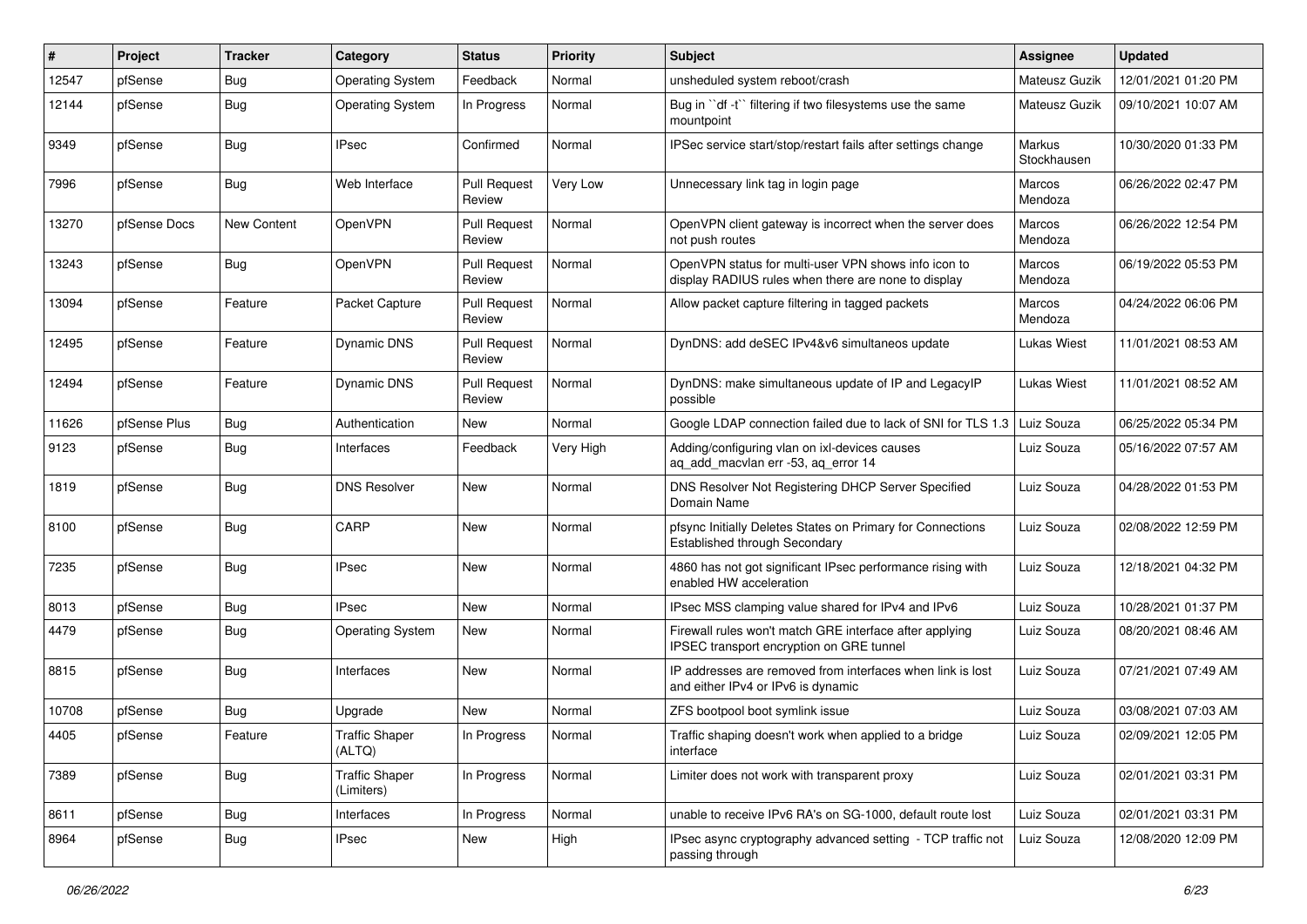| ∦     | Project             | <b>Tracker</b> | Category                            | <b>Status</b>                 | <b>Priority</b> | <b>Subject</b>                                                                                | Assignee      | <b>Updated</b>      |
|-------|---------------------|----------------|-------------------------------------|-------------------------------|-----------------|-----------------------------------------------------------------------------------------------|---------------|---------------------|
| 6333  | pfSense             | Bug            | <b>Gateway Monitoring</b>           | Confirmed                     | Normal          | Bootup starts/restarts dpinger multiple times                                                 | Luiz Souza    | 11/16/2020 01:11 PM |
| 10875 | pfSense             | <b>Bug</b>     | Gateways                            | New                           | Normal          | PPP periodic reset does not fully restore gateway group<br>round-robin functionality          | Luiz Souza    | 11/05/2020 07:44 AM |
| 8192  | pfSense             | Bug            | Gateway Monitoring                  | New                           | Low             | dpinger - Change in ISP link-local IPv6 address drops<br>connectivity                         | Luiz Souza    | 11/05/2020 07:31 AM |
| 10904 | pfSense             | Feature        | <b>DHCP Relay</b>                   | <b>Pull Request</b><br>Review | Normal          | Support vti interfaces in dhcrelay                                                            | Luiz Souza    | 10/12/2020 07:35 AM |
| 4298  | pfSense             | <b>Bug</b>     | <b>SNMP</b>                         | Assigned                      | Very Low        | Excessive errors from snmpd                                                                   | Luiz Souza    | 09/13/2020 08:21 AM |
| 8324  | pfSense             | Bug            | Hardware / Drivers                  | New                           | Normal          | bxe cards require promisc for OSPF                                                            | Luiz Souza    | 05/25/2020 03:19 PM |
| 6295  | pfSense             | <b>Bug</b>     | <b>Traffic Shaper</b><br>(Limiters) | New                           | Normal          | Crash upon applying CODELQ to untagged parent interface<br>when also applied to daughter VLAN | Luiz Souza    | 08/20/2019 02:44 PM |
| 7212  | pfSense             | Feature        | Hardware / Drivers                  | New                           | Normal          | Provide Driver for SG-1000 Crypto Accelerator                                                 | Luiz Souza    | 08/20/2019 08:46 AM |
| 4796  | pfSense             | Feature        | Routing                             | New                           | Normal          | Support Multiple FIBs in pfSense                                                              | Luiz Souza    | 09/22/2017 12:12 AM |
| 3824  | pfSense             | Bug            | <b>Traffic Shaper</b><br>(Limiters) | Confirmed                     | Normal          | Limiters on bridge break traffic outside locally-configured IP<br>subnets                     | Luiz Souza    | 11/03/2016 07:16 PM |
| 6220  | pfSense             | Bug            | <b>Operating System</b>             | Confirmed                     | Normal          | state mismatch with host-initiated traffic matching binat to IP<br>not locally assigned       | Luiz Souza    | 06/08/2016 09:23 AM |
| 6023  | pfSense<br>Packages | Bug            | Suricata                            | New                           | Low             | Traffic Shaper (pfsense 2.3) Suricata V3.0 Inline Mode<br>Operation                           | Luiz Souza    | 04/15/2016 05:59 AM |
| 4406  | pfSense             | Bug            | <b>Operating System</b>             | Confirmed                     | Normal          | ALTQ problems with wireless cloned interfaces                                                 | Luiz Souza    | 11/19/2015 12:06 AM |
| 13303 | pfSense             | Bug            | Dynamic DNS                         | New                           | Normal          | DynDNS - DNSExit no longer working                                                            | Koen Zomers   | 06/26/2022 07:18 PM |
| 11797 | pfSense<br>Packages | Bug            | <b>Status Traffic Totals</b>        | New                           | Normal          | Traffic Totals lost upon reboot when using a ramdisk for /var<br>and /tmp                     | John Cornwell | 04/10/2021 06:27 PM |
| 4632  | pfSense             | Feature        | <b>Operating System</b>             | New                           | Normal          | Support for Multipath TCP (MPTCP)                                                             | Jim Thompson  | 03/01/2022 05:39 AM |
| 6742  | pfSense             | Feature        | Authentication                      | New                           | Normal          | OAuth2 authentication for OpenVPN (and for FreeRadius)                                        | Jim Thompson  | 10/19/2020 09:19 AM |
| 3377  | pfSense             | Feature        | <b>Captive Portal</b>               | New                           | Normal          | OAuth2 authentication in captive portal                                                       | Jim Thompson  | 10/19/2020 09:13 AM |
| 5616  | pfSense             | Feature        | <b>Wireless</b>                     | New                           | Normal          | <b>Incorrect Wireless Channel</b>                                                             | Jim Thompson  | 10/09/2016 03:33 PM |
| 13211 | pfSense Docs        | New Content    | OpenVPN                             | Feedback                      | Normal          | OpenVPN DCO Documentation                                                                     | Jim Pingle    | 06/15/2022 10:42 AM |
| 13272 | pfSense             | <b>Bug</b>     | <b>Captive Portal</b>               | <b>Pull Request</b><br>Review | Very Low        | Voucher CSV output has leading space before voucher code                                      | Jim Pingle    | 06/13/2022 10:27 AM |
| 13258 | pfSense             | <b>Bug</b>     | Console Menu                        | <b>Pull Request</b><br>Review | Low             | secret menu option 100                                                                        | Jim Pingle    | 06/12/2022 01:44 PM |
| 13255 | pfSense<br>Packages | Todo           | OpenVPN Client<br>Export            | New                           | Normal          | Set PKCS#12 algorithm when exporting OpenVPN ZIP or<br>Windows bundles                        | Jim Pingle    | 06/08/2022 10:37 AM |
| 13088 | pfSense             | <b>Bug</b>     | OpenVPN                             | New                           | Normal          | OpenVPN Client Overrides: properly hide/show form fields                                      | Jim Pingle    | 06/08/2022 09:15 AM |
| 12963 | pfSense<br>Packages | Feature        | Nmap                                | Feedback                      | Normal          | Run nmap scans in the background                                                              | Jim Pingle    | 06/06/2022 06:55 PM |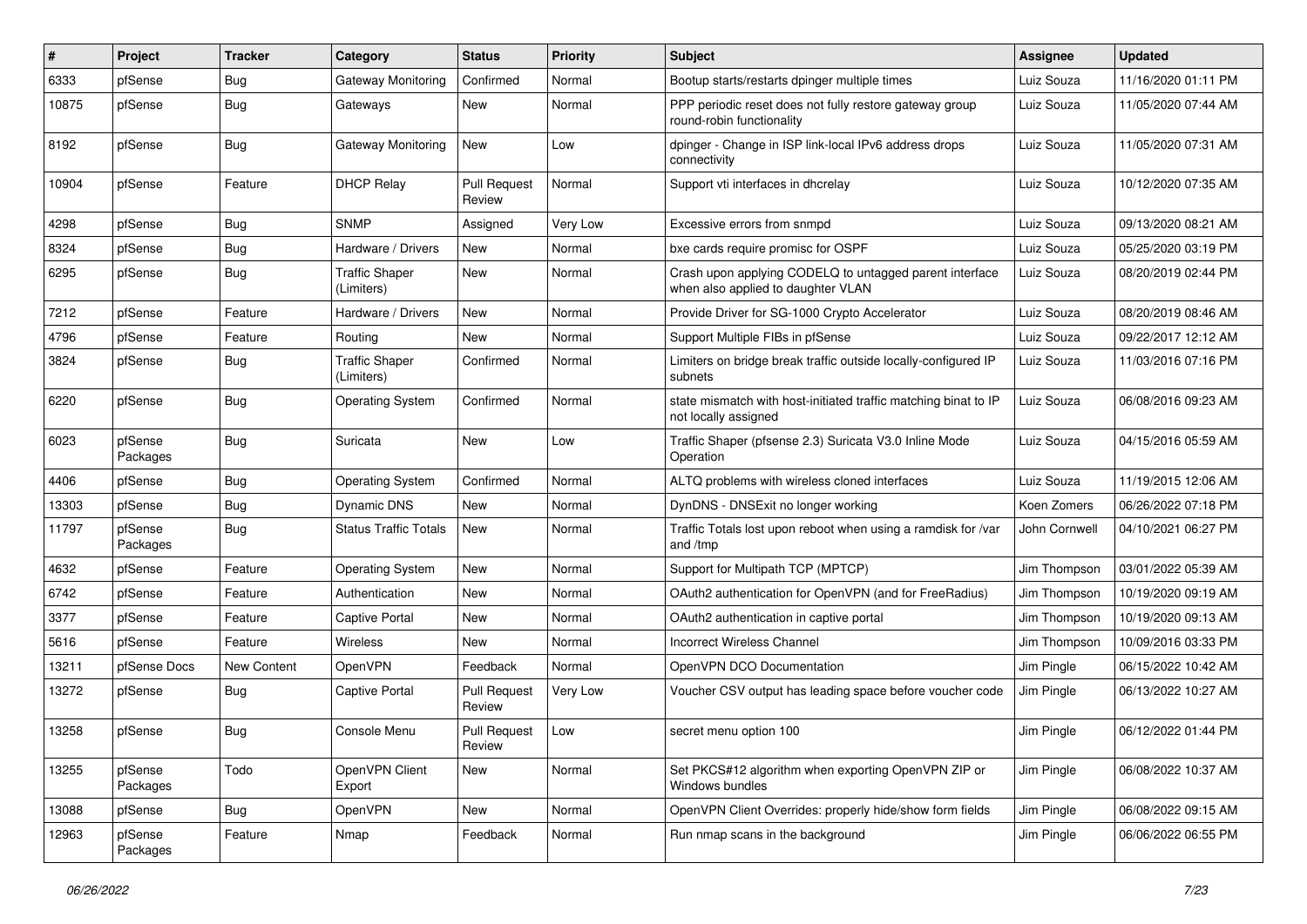| $\vert$ # | Project             | <b>Tracker</b> | Category                   | <b>Status</b>                 | <b>Priority</b> | <b>Subject</b>                                                                                    | <b>Assignee</b> | <b>Updated</b>      |
|-----------|---------------------|----------------|----------------------------|-------------------------------|-----------------|---------------------------------------------------------------------------------------------------|-----------------|---------------------|
| 13250     | pfSense             | Todo           | DHCP (IPv4)                | New                           | Very Low        | Clean up DHCP Server option language                                                              | Jim Pingle      | 06/06/2022 07:32 AM |
| 13245     | pfSense             | Feature        | Aliases / Tables           | <b>Pull Request</b><br>Review | Normal          | Type column on Alias lists                                                                        | Jim Pingle      | 06/06/2022 07:09 AM |
| 12811     | pfSense             | Bug            | Gateway Monitoring         | <b>New</b>                    | Normal          | Services are not restarted when PPP interfaces connect                                            | Jim Pingle      | 05/31/2022 05:34 PM |
| 13228     | pfSense             | <b>Bug</b>     | Interfaces                 | New                           | Normal          | Recovering interface gateway may not be added back into<br>gateway groups and rules when expected | Jim Pingle      | 05/28/2022 01:14 PM |
| 13229     | pfSense Docs        | Todo           | Captive Portal             | Feedback                      | Normal          | Update documentation for IPFW to PF transition for Limiters<br>and Captive Portal                 | Jim Pingle      | 05/27/2022 03:04 PM |
| 13223     | pfSense Docs        | New Content    | Routing / Gateways         | Feedback                      | Normal          | Document new gateway state killing behavior                                                       | Jim Pingle      | 05/27/2022 01:59 PM |
| 13189     | pfSense Plus        | Todo           | OpenVPN                    | Feedback                      | Normal          | Input validation should reject the combination of DCO and<br>P <sub>2</sub> P mode                | Jim Pingle      | 05/26/2022 10:50 AM |
| 11539     | pfSense             | <b>Bug</b>     | <b>IPsec</b>               | Feedback                      | Normal          | Mobile IPsec "split include" value of 0.0.0.0/0 causes some<br>clients to fail                    | Jim Pingle      | 05/23/2022 12:33 AM |
| 13108     | pfSense Docs        | Todo           | Installation /<br>Upgrades | New                           | Normal          | ZFS filesystem implications                                                                       | Jim Pingle      | 04/27/2022 03:18 PM |
| 12549     | pfSense             | Regression     | <b>IPsec</b>               | New                           | Normal          | Per-user Mobile IPsec settings are not applied to connecting<br>mobile clients                    | Jim Pingle      | 04/26/2022 07:50 AM |
| 12335     | pfSense             | <b>Bug</b>     | <b>IPsec</b>               | <b>New</b>                    | Normal          | <b>IPsec DNS inefficiency</b>                                                                     | Jim Pingle      | 04/26/2022 07:50 AM |
| 13090     | pfSense             | Bug            | OpenVPN                    | New                           | Normal          | OpenVPN: do not use legacy deprecated netbios settings                                            | Jim Pingle      | 04/22/2022 11:19 AM |
| 13085     | pfSense             | Feature        | OpenVPN                    | <b>Pull Request</b><br>Review | Normal          | OpenVPN: expose NBDD servers in GUI + fix GUI bugs                                                | Jim Pingle      | 04/22/2022 11:09 AM |
| 13089     | pfSense             | <b>Bug</b>     | OpenVPN                    | New                           | Normal          | OpenVPN: fix some netbios options were preserved even if<br>teh Netbios option was unchecked      | Jim Pingle      | 04/22/2022 11:06 AM |
| 13054     | pfSense             | Feature        | Package System             | <b>New</b>                    | Normal          | Package plugin hook for web server configuration stanzas                                          | Jim Pingle      | 04/12/2022 03:04 PM |
| 13020     | pfSense Docs        | Todo           | <b>Firewall Rules</b>      | New                           | Normal          | easyrule command documentation should document<br>permissible wildcards                           | Jim Pingle      | 04/04/2022 08:01 AM |
| 12980     | pfSense Docs        | Todo           | OpenVPN                    | Feedback                      | Normal          | Add warnings against OpenVPN Shared Key mode                                                      | Jim Pingle      | 03/24/2022 02:11 PM |
| 12978     | pfSense Docs        | Correction     | Monitoring                 | <b>New</b>                    | Normal          | Correction to iftop section of Monitoring Bandwidth Usage                                         | Jim Pingle      | 03/23/2022 11:18 AM |
| 12942     | pfSense             | Bug            | Gateways                   | New                           | Normal          | Code to kill states for old gateway when reconnecting an<br>interface is incorrect                | Jim Pingle      | 03/22/2022 01:25 PM |
| 12863     | pfSense             | Feature        | Authentication             | New                           | Very Low        | dynamically tune sha512crypt rounds                                                               | Jim Pingle      | 03/19/2022 12:53 PM |
| 11879     | pfSense<br>Packages | Feature        | <b>ACME</b>                | Feedback                      | Normal          | Add support for SSL.com ACME server                                                               | Jim Pingle      | 03/02/2022 02:03 PM |
| 12475     | pfSense<br>Packages | <b>Bug</b>     | OpenVPN Client<br>Export   | Feedback                      | Normal          | OpenVPN Client Export does not show certificate without<br>private key                            | Jim Pingle      | 02/17/2022 08:24 AM |
| 9200      | pfSense<br>Packages | Todo           | <b>ACME</b>                | <b>New</b>                    | Normal          | Add DNS support for Google domain to Acme manager                                                 | Jim Pingle      | 02/15/2022 03:16 AM |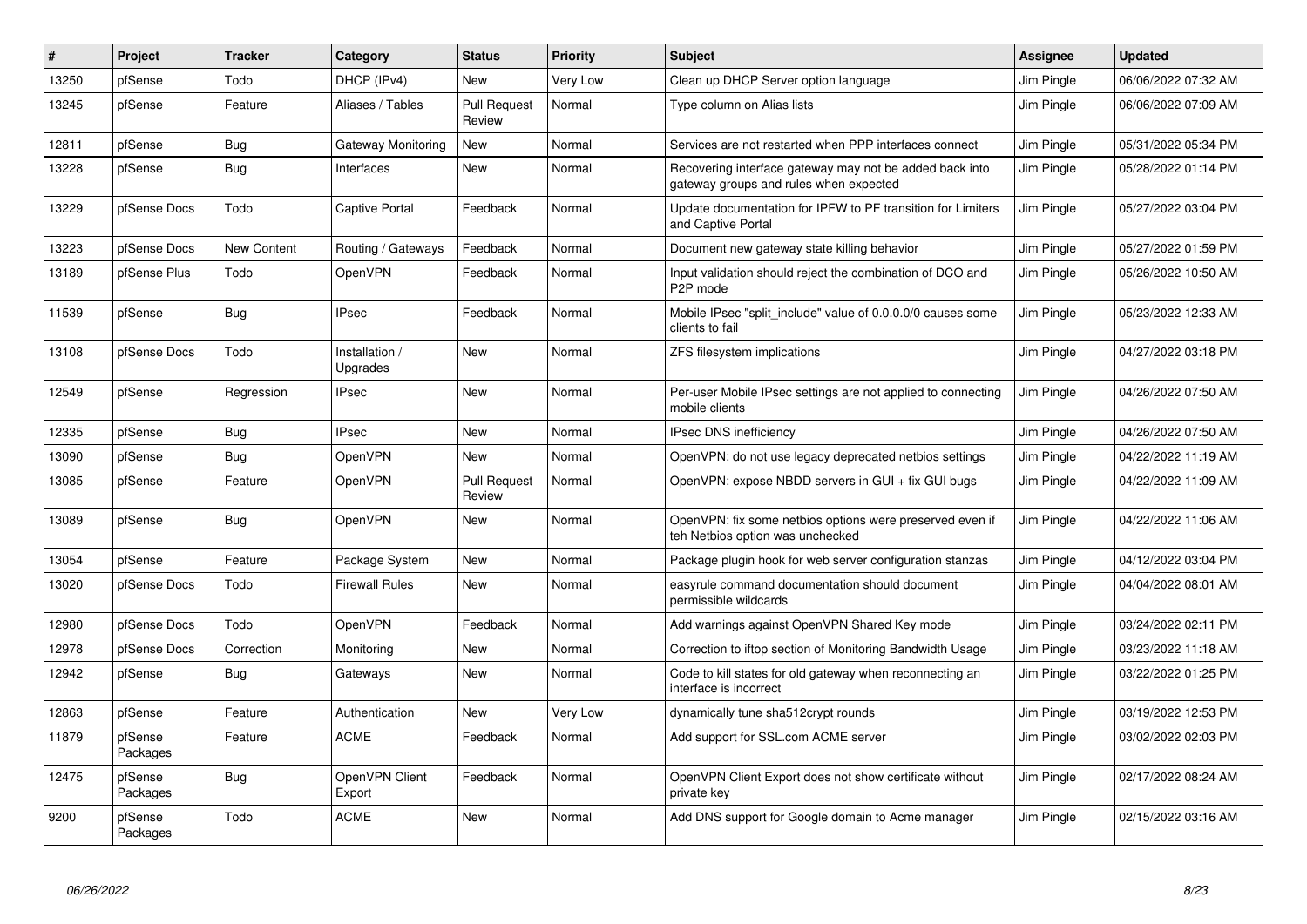| $\vert$ # | Project             | <b>Tracker</b> | Category                    | <b>Status</b>                 | <b>Priority</b> | <b>Subject</b>                                                                                       | Assignee   | <b>Updated</b>      |
|-----------|---------------------|----------------|-----------------------------|-------------------------------|-----------------|------------------------------------------------------------------------------------------------------|------------|---------------------|
| 8516      | pfSense<br>Packages | <b>Bug</b>     | FreeRADIUS                  | New                           | Normal          | FreeRADIUS requires settings re-saved after pfSense<br>upgrade                                       | Jim Pingle | 12/31/2021 05:58 PM |
| 11130     | pfSense<br>Packages | Feature        | <b>FRR</b>                  | Feedback                      | Normal          | FRR RIP support                                                                                      | Jim Pingle | 12/31/2021 04:19 PM |
| 12565     | pfSense Docs        | New Content    | OpenVPN                     | New                           | Normal          | Document new "Duplicate Connection Limit" option on<br>OpenVPN server instances                      | Jim Pingle | 12/06/2021 08:07 AM |
| 9370      | pfSense Docs        | Correction     | General                     | In Progress                   | Normal          | Update old screenshots                                                                               | Jim Pingle | 12/03/2021 09:55 AM |
| 6624      | pfSense             | Bug            | <b>IPsec</b>                | Confirmed                     | Normal          | changes in IPsec config should down the connection                                                   | Jim Pingle | 08/02/2021 12:08 PM |
| 12160     | pfSense<br>Packages | Regression     | syslog-ng                   | Feedback                      | High            | An invalid configuration is generated when choosing TLS as<br>the default protocol                   | Jim Pingle | 07/23/2021 03:27 PM |
| 11997     | pfSense<br>Packages | <b>Bug</b>     | <b>IPsec Profile Wizard</b> | <b>New</b>                    | Normal          | Add Support for Android Strongswan Profiles in the Profile<br>Wizard                                 | Jim Pingle | 07/10/2021 07:51 PM |
| 9369      | pfSense Docs        | New Content    | Packages                    | New                           | Normal          | Document remaining packages                                                                          | Jim Pingle | 04/14/2021 03:39 PM |
| 11204     | pfSense<br>Packages | Bug            | NET-SNMP                    | Feedback                      | Normal          | Fix net-snmp logging to syslog                                                                       | Jim Pingle | 03/19/2021 05:10 AM |
| 9608      | pfSense Docs        | Correction     | Recipes                     | New                           | Low             | Feedback on Virtualization - Virtualizing pfSense with<br>Hyper-V                                    | Jim Pingle | 03/06/2021 04:29 PM |
| 11145     | pfSense Docs        | Correction     | Virtualization              | New                           | Very Low        | Feedback on pfSense Configuration Recipes - Virtualizing<br>pfSense with Hyper-V                     | Jim Pingle | 03/06/2021 04:14 PM |
| 11471     | pfSense Docs        | Todo           | Development                 | New                           | Low             | Feedback on Development - Developing Packages                                                        | Jim Pingle | 02/19/2021 02:52 PM |
| 11345     | pfSense<br>Packages | <b>Bug</b>     | <b>FRR</b>                  | Feedback                      | Normal          | FRR-OSPF - No "prefix-list" possible                                                                 | Jim Pingle | 02/04/2021 11:03 PM |
| 11301     | pfSense<br>Packages | Feature        | <b>FRR</b>                  | Feedback                      | Normal          | Switch FRR to use default rc file as a service control base                                          | Jim Pingle | 01/28/2021 09:35 AM |
| 10789     | pfSense<br>Packages | Feature        | <b>FRR</b>                  | Feedback                      | Normal          | FRR integrated configuration and hitless reloads                                                     | Jim Pingle | 01/20/2021 11:16 PM |
| 11206     | pfSense<br>Packages | Feature        | <b>FRR</b>                  | <b>Pull Request</b><br>Review | Normal          | <b>FRR 7.5</b>                                                                                       | Jim Pingle | 01/08/2021 12:47 PM |
| 11195     | pfSense Docs        | Correction     | Recipes                     | New                           | Normal          | Feedback on pfSense Configuration Recipes - Accessing a<br><b>CPE/Modem from Inside the Firewall</b> | Jim Pingle | 12/30/2020 01:13 PM |
| 11071     | pfSense Docs        | New Content    | <b>DHCP</b>                 | <b>New</b>                    | Normal          | Feedback on Services - IPv6 Router Advertisements                                                    | Jim Pingle | 12/08/2020 09:25 AM |
| 11067     | pfSense Docs        | Correction     | <b>Wireless</b>             | <b>New</b>                    | Normal          | Feedback on Wireless - Recommended Wireless Hardware                                                 | Jim Pingle | 11/16/2020 07:17 AM |
| 10924     | pfSense Docs        | Correction     | Recipes                     | <b>New</b>                    | Normal          | Feedback on Virtualization - Virtualizing pfSense with<br>VMware vSphere / ESXi                      | Jim Pingle | 09/23/2020 03:46 PM |
| 9685      | pfSense Docs        | Correction     | <b>Firewall Rules</b>       | New                           | Normal          | Feedback on Firewall - Floating Rules                                                                | Jim Pingle | 09/23/2020 02:57 PM |
| 9454      | pfSense Docs        | Correction     | Interfaces                  | New                           | Low             | Feedback on IDS / IPS - Snort Suppression Lists                                                      | Jim Pingle | 09/23/2020 02:44 PM |
| 9374      | pfSense Docs        | Correction     | Recipes                     | New                           | Normal          | Feedback on Virtualization - Virtualizing pfSense with<br>Hyper-V                                    | Jim Pingle | 09/23/2020 02:40 PM |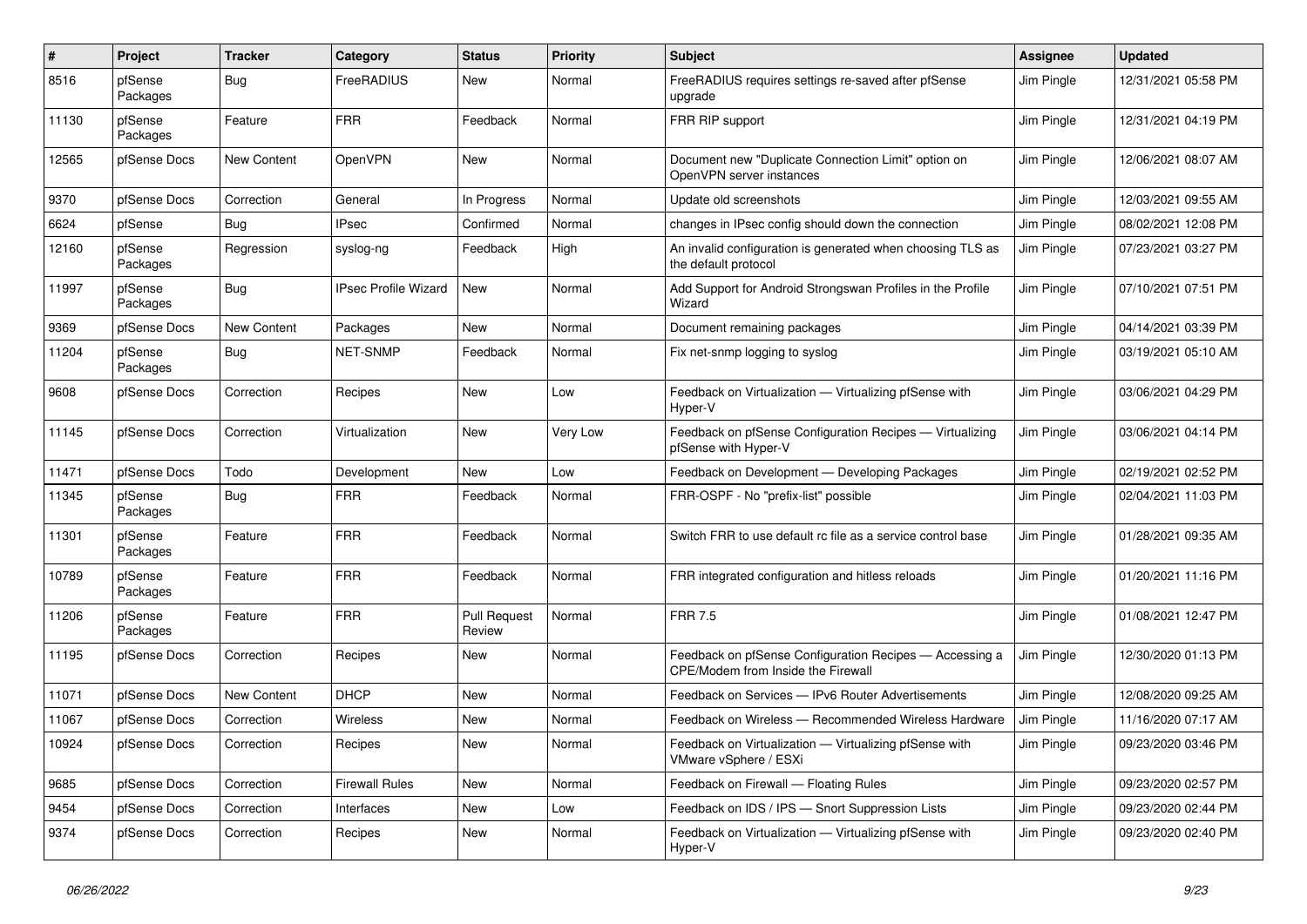| ∦     | Project             | <b>Tracker</b> | Category                     | <b>Status</b> | <b>Priority</b> | <b>Subject</b>                                                                                          | Assignee             | <b>Updated</b>      |
|-------|---------------------|----------------|------------------------------|---------------|-----------------|---------------------------------------------------------------------------------------------------------|----------------------|---------------------|
| 8852  | pfSense Docs        | Correction     | <b>DHCP</b>                  | New           | Normal          | [feedback form] Unclear about "Client Identifier" in a static<br>mapping                                | Jim Pingle           | 09/23/2020 02:30 PM |
| 10821 | pfSense Docs        | Correction     | General                      | New           | Normal          | Use neutral language alternatives                                                                       | Jim Pingle           | 09/23/2020 10:43 AM |
| 9310  | pfSense Docs        | Correction     | Products                     | New           | Normal          | Appliances with internal switch need the MAC Address<br>section of their Getting Started guides updated | Jim Pingle           | 09/23/2020 10:24 AM |
| 9545  | pfSense<br>Packages | Feature        | <b>FRR</b>                   | New           | Normal          | Enable MULTIPATH in FRR                                                                                 | Jim Pingle           | 09/18/2020 12:52 PM |
| 8380  | pfSense             | Bug            | OpenVPN                      | New           | Normal          | OpenVPN RADIUS password length is not constant                                                          | Jim Pingle           | 07/17/2020 11:46 AM |
| 10653 | pfSense<br>Packages | Feature        | <b>FRR</b>                   | New           | Normal          | Allow to download frr status                                                                            | Jim Pingle           | 06/11/2020 01:21 AM |
| 10482 | pfSense Docs        | Correction     | Virtualization               | New           | Normal          | In AWS, Get System Log may not show output and Get<br>Instance Screenshot may need to be used           | Jim Pingle           | 04/20/2020 09:07 AM |
| 10294 | pfSense<br>Packages | <b>Bug</b>     | <b>FRR</b>                   | New           | Normal          | FRR Route Counts Incorrect on Status Page                                                               | Jim Pingle           | 02/26/2020 11:08 AM |
| 9889  | pfSense             | Bug            | Certificates                 | New           | Very Low        | CRL check for Intermediate CA CRLs fails                                                                | Jim Pingle           | 11/08/2019 11:03 AM |
| 7248  | pfSense             | Feature        | IPsec                        | New           | Normal          | Web UI for IPSec settings should warn about poor security<br>choices                                    | Jim Pingle           | 10/31/2019 12:15 PM |
| 8315  | pfSense<br>Packages | Bug            | Mail report                  | Feedback      | Normal          | Mail Report mail report send() behavior different than<br>notify_via_smtp()                             | Jim Pingle           | 09/24/2019 10:12 AM |
| 1979  | pfSense             | Feature        | Aliases / Tables             | New           | Normal          | Add some default read-only system aliases                                                               | Jim Pingle           | 08/21/2019 11:01 AM |
| 9335  | pfSense<br>Packages | <b>Bug</b>     | haproxy                      | Feedback      | Normal          | Stored XSS in HAProxy / haproxy listeners edit.php                                                      | Jim Pingle           | 02/18/2019 09:35 AM |
| 9141  | pfSense<br>Packages | Feature        | <b>FRR</b>                   | New           | Very Low        | FRR xmlrpc                                                                                              | Jim Pingle           | 11/26/2018 07:49 AM |
| 6569  | pfSense             | Feature        | <b>NTPD</b>                  | New           | Normal          | Support Rockwell ZODIAC binary protocol (Jupiter receiver)<br>for high precision                        | Jim Pingle           | 07/18/2016 11:45 AM |
| 84    | pfSense             | Feature        | Web Interface                | <b>New</b>    | Low             | Nightly Filter Summary E-Mail                                                                           | Jim Pingle           | 04/03/2010 06:22 PM |
| 7400  | pfSense             | Bug            | <b>Traffic Graphs</b>        | Assigned      | Normal          | Traffic Graphs show bad data on 2.3.3_1                                                                 | <b>Jared Dillard</b> | 12/31/2021 05:47 PM |
| 7387  | pfSense             | Bug            | Dashboard                    | New           | Low             | New Traffic Graph in dashboard resets inverted view to<br>normal view                                   | <b>Jared Dillard</b> | 12/11/2021 08:14 PM |
| 10429 | pfSense<br>Packages | Bug            | <b>Status Traffic Totals</b> | New           | Normal          | Status Traffic Total broken 2.4.5                                                                       | <b>Jared Dillard</b> | 02/27/2021 07:55 PM |
| 10892 | pfSense             | Bug            | Rules / NAT                  | New           | Low             | Large number of VLAN/LANs make floating rules are to read                                               | Jared Dillard        | 02/01/2021 03:29 PM |
| 7267  | pfSense<br>Packages | <b>Bug</b>     | <b>Status Traffic Totals</b> | New           | Normal          | Status Traffic Totals - Stacked Bar - Scale not high enough                                             | Jared Dillard        | 11/18/2020 07:38 AM |
| 9537  | pfSense<br>Packages | <b>Bug</b>     | <b>Status Traffic Totals</b> | New           | Normal          | One month offset in displayed data between time changes                                                 | <b>Jared Dillard</b> | 05/01/2020 08:27 AM |
| 7398  | pfSense             | Feature        | <b>Traffic Graphs</b>        | Assigned      | Normal          | Show average value of bandwidth in/out on Dashboard trafic<br>graph                                     | Jared Dillard        | 08/21/2019 08:56 AM |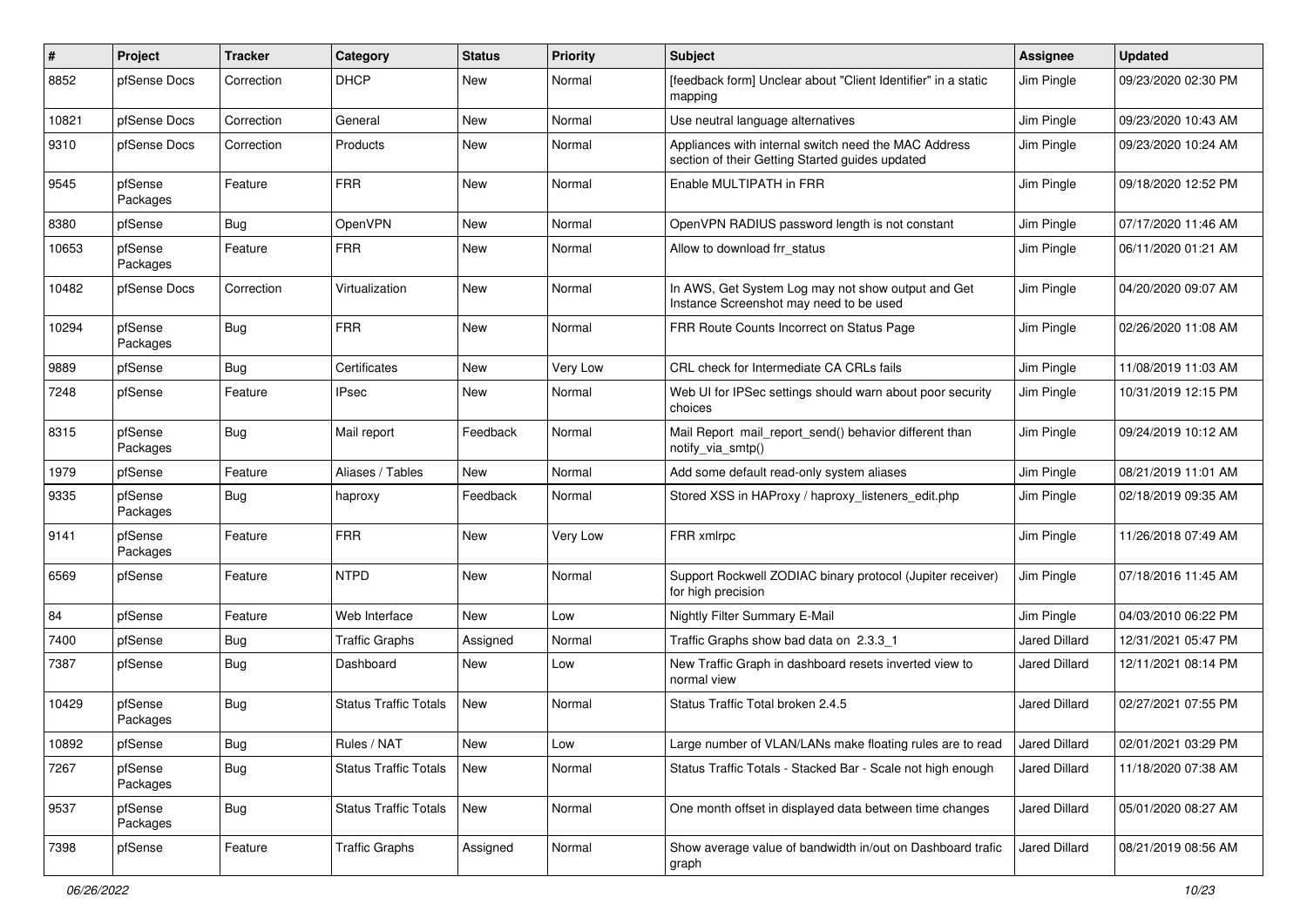| #     | Project             | <b>Tracker</b> | Category                            | <b>Status</b>                 | <b>Priority</b> | <b>Subject</b>                                                                                                         | Assignee               | <b>Updated</b>      |
|-------|---------------------|----------------|-------------------------------------|-------------------------------|-----------------|------------------------------------------------------------------------------------------------------------------------|------------------------|---------------------|
| 6696  | pfSense             | Bug            | <b>Traffic Shaper</b><br>(ALTQ)     | New                           | Low             | Add configure link to Status > Queues error message if traffic<br>shaping not configured                               | <b>Jared Dillard</b>   | 08/21/2019 08:55 AM |
| 6026  | pfSense             | <b>Bug</b>     | Rules / NAT                         | <b>New</b>                    | Low             | webinterface, firewall rules, wrapping of columns or visible<br>(horizontal) scrollbar needed when contents doesnt fit | <b>Jared Dillard</b>   | 08/20/2019 03:40 PM |
| 8274  | pfSense             | Feature        | <b>Traffic Graphs</b>               | <b>New</b>                    | Normal          | Reverse Inverse Traffic Graph View                                                                                     | <b>Jared Dillard</b>   | 08/14/2019 10:31 AM |
| 8349  | pfSense             | Feature        | <b>Traffic Graphs</b>               | New                           | Normal          | Show the actual numerical information (upload/download<br>speeds) in the traffic graph dashboard widget                | Jared Dillard          | 02/28/2018 09:42 AM |
| 6752  | pfSense<br>Packages | Todo           | <b>Status Traffic Totals</b>        | <b>New</b>                    | Low             | <b>Traffic Totals Data Summary Graph</b>                                                                               | <b>Jared Dillard</b>   | 11/08/2017 08:58 AM |
| 5367  | pfSense             | Bug            | Web Interface                       | <b>New</b>                    | Normal          | Safari repeatedly tries to reload dashboard                                                                            | <b>Jared Dillard</b>   | 08/22/2016 11:08 AM |
| 6727  | pfSense             | Todo           | Web Interface                       | <b>New</b>                    | Very Low        | Missing file apple-touch-icon-precomposed.png?                                                                         | <b>Jared Dillard</b>   | 08/18/2016 02:10 PM |
| 6697  | pfSense             | Todo           | Web Interface                       | <b>New</b>                    | Low             | White squares around the numeric values in the Status /<br>Queues page                                                 | <b>Jared Dillard</b>   | 08/15/2016 03:19 AM |
| 1675  | pfSense             | <b>Bug</b>     | <b>Captive Portal</b>               | <b>New</b>                    | Normal          | Captive portal logout problems with pop-up blockers.                                                                   | <b>Jared Dillard</b>   | 03/28/2016 01:37 PM |
| 5480  | pfSense             | Todo           | Web Interface                       | <b>New</b>                    | Low             | inconsistent display of default values in fields                                                                       | <b>Jared Dillard</b>   | 03/01/2016 04:59 PM |
| 6993  | pfSense             | <b>Bug</b>     | OpenVPN                             | New                           | Normal          | OpenVPN status error during CARP state transition                                                                      | James Webb             | 12/31/2021 05:44 PM |
| 13284 | pfSense<br>Packages | Feature        | FreeRADIUS                          | <b>New</b>                    | Normal          | Option to define "Issuer" in OPT configuration.                                                                        | Jakob<br>Nordgarden    | 06/19/2022 12:10 PM |
| 8072  | pfSense             | <b>Bug</b>     | <b>Traffic Shaper</b><br>(Limiters) | New                           | Normal          | Limiter / Queue mask issues?                                                                                           | Ivor Kreso             | 11/08/2017 07:56 PM |
| 13214 | pfSense<br>Packages | Bug            | node exporter                       | <b>Pull Request</b><br>Review | Normal-package  | AttributeError: 'NoneType' object has no attribute 'text'                                                              | lan Grindley           | 05/25/2022 08:20 AM |
| 6167  | pfSense             | <b>Bug</b>     | <b>IPsec</b>                        | Confirmed                     | Normal          | IPsec IPComp not working                                                                                               | George<br>Neville-Neil | 09/22/2020 06:07 PM |
| 6873  | pfSense             | <b>Bug</b>     | DHCP (IPv6)                         | <b>New</b>                    | Low             | radvd - Too many addresses in RDNSS section when<br>previously using DHCPv6                                            | Dominic<br>McKeown     | 06/06/2018 10:45 AM |
| 8309  | pfSense             | Feature        | Hardware / Drivers                  | <b>New</b>                    | Normal          | Include apuled driver to add support for LEDs on PC Engines<br>APU boards                                              | Darryn Storm           | 08/20/2019 08:47 AM |
| 12756 | pfSense Docs        | Todo           | WireGuard                           | <b>New</b>                    | Normal          | Feedback on pfSense Configuration Recipes - WireGuard<br>Remote Access VPN Configuration Example                       | Christian<br>McDonald  | 05/31/2022 11:42 AM |
| 13205 | pfSense Docs        | New Content    | Backup / Restore                    | Feedback                      | Normal          | <b>ZFS Boot Environment documentation</b>                                                                              | Christian<br>McDonald  | 05/31/2022 10:55 AM |
| 13183 | pfSense Plus        | Regression     | Dashboard                           | Feedback                      | High            | ZFS module is loaded on systems without ZFS                                                                            | Christian<br>McDonald  | 05/23/2022 10:11 AM |
| 13115 | pfSense<br>Packages | <b>Bug</b>     | WireGuard                           | Feedback                      | Normal          | WireGuard panic due to KBI changes in<br>'udp tun func t()'                                                            | Christian<br>McDonald  | 05/15/2022 10:47 AM |
| 12924 | pfSense<br>Packages | <b>Bug</b>     | WireGuard                           | <b>New</b>                    | Normal          | DNS Resolver WireGuard ACL Inconsistency                                                                               | Christian<br>McDonald  | 04/10/2022 10:36 AM |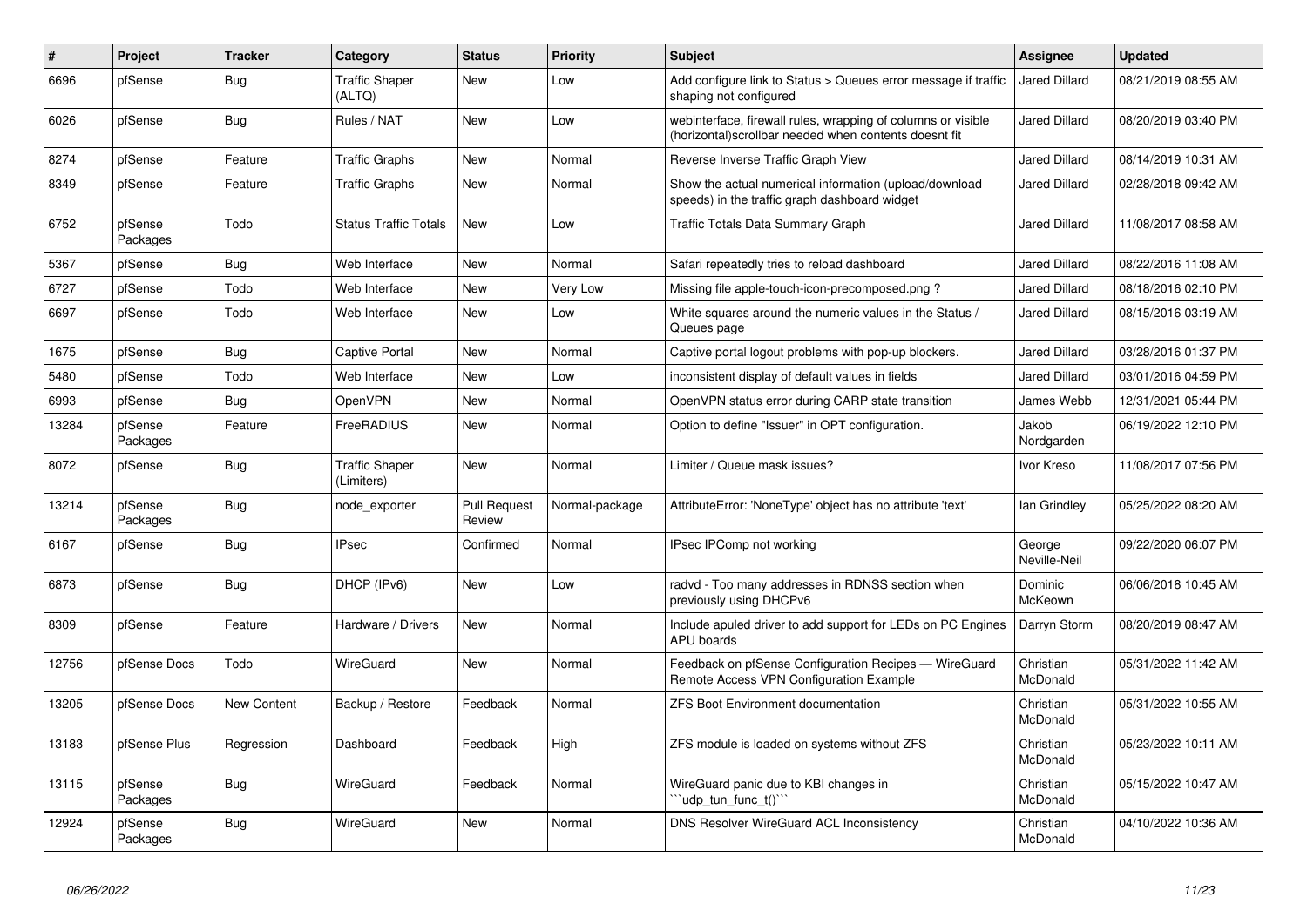| $\pmb{\#}$ | Project             | <b>Tracker</b> | Category                | <b>Status</b>                 | <b>Priority</b> | Subject                                                                                                                                 | <b>Assignee</b>                       | <b>Updated</b>      |
|------------|---------------------|----------------|-------------------------|-------------------------------|-----------------|-----------------------------------------------------------------------------------------------------------------------------------------|---------------------------------------|---------------------|
| 12760      | pfSense<br>Packages | <b>Bug</b>     | WireGuard               | New                           | Normal          | Link-local addresses disallowed on Wireguard interfaces                                                                                 | Christian<br>McDonald                 | 02/07/2022 03:50 AM |
| 12715      | pfSense             | <b>Bug</b>     | Authentication          | New                           | Normal          | Long system startup time when LDAP is configured and<br>unavailable during startup.                                                     | Christian<br>McDonald                 | 01/24/2022 05:50 AM |
| 6651       | pfSense<br>Packages | Feature        | <b>FRR</b>              | Feedback                      | Normal          | Loopback interfaces                                                                                                                     | Christian<br>McDonald                 | 12/25/2021 02:42 PM |
| 12513      | pfSense<br>Packages | Feature        | <b>WireGuard</b>        | New                           | Normal          | WireGuard Utilization Status (Beyond Active Connection)                                                                                 | Christian<br>McDonald                 | 12/22/2021 08:40 PM |
| 12608      | pfSense<br>Packages | <b>Bug</b>     | WireGuard               | New                           | High            | WireGuard tunnels monitored by dpinger causing system to<br>stop routing completely in certain situations                               | Christian<br>McDonald                 | 12/16/2021 03:14 PM |
| 12526      | pfSense<br>Packages | Feature        | <b>WireGuard</b>        | New                           | Normal          | <b>WireGuard Widget</b>                                                                                                                 | Christian<br>McDonald                 | 11/17/2021 07:15 AM |
| 12525      | pfSense<br>Packages | Feature        | WireGuard               | <b>New</b>                    | Normal          | WireGuard Tunnel restore configuration                                                                                                  | Christian<br>McDonald                 | 11/17/2021 07:15 AM |
| 13093      | pfSense             | Bug            | Authentication          | In Progress                   | Normal          | LDAP authentication fails with extended query and RFC2307<br>group lookups enabled                                                      | Chris Linstruth                       | 05/31/2022 07:20 AM |
| 12782      | pfSense             | Todo           | Build / Release         | New                           | Normal          | Disable compatibility flag                                                                                                              | <b>Brad Davis</b>                     | 05/17/2022 02:33 PM |
| 13095      | pfSense<br>Packages | <b>Bug</b>     | Snort                   | Feedback                      | Normal          | Snort VRT change in Shared Object Rules path name results<br>in failure to extract and update Snort Shared Object Rules<br>when enabled | <b>Bill Meeks</b>                     | 04/25/2022 12:22 PM |
| 13096      | pfSense<br>Packages | Feature        | Snort                   | Feedback                      | Normal          | Improve robustness of Snort Rules Update Log size limitation<br>logic                                                                   | <b>Bill Meeks</b>                     | 04/25/2022 12:22 PM |
| 12979      | pfSense<br>Packages | <b>Bug</b>     | Snort                   | <b>Pull Request</b><br>Review | High            | Snort Rules Update Process Using Deprecated FreeBSD<br><b>Subdirectory Name</b>                                                         | <b>Bill Meeks</b>                     | 03/24/2022 09:02 AM |
| 10199      | pfSense             | Todo           | Translations            | New                           | Very Low        | Improve Spanish translation interface                                                                                                   | Aluisco Miguel<br>Ricardo<br>Mastrapa | 01/22/2020 09:22 AM |
| 12573      | pfSense<br>Packages | Feature        | New Package<br>Request  | New                           | Normal          | Dashboard widget with external connection map                                                                                           | aleksei<br>prokofiev                  | 12/07/2021 07:38 AM |
| 12947      | pfSense             | <b>Bug</b>     | DHCP (IPv6)             | <b>New</b>                    | Normal          | DHCP6 client does not take any action if the interface IPv6<br>address changes during renewal                                           |                                       | 06/26/2022 07:44 PM |
| 13302      | pfSense Docs        | New Content    | Virtualization          | <b>New</b>                    | Normal          | Feature - recipe for pfSense with two NICs in Azure                                                                                     |                                       | 06/26/2022 07:34 PM |
| 8207       | pfSense             | Bug            | <b>Operating System</b> | New                           | Normal          | 2.4 cannot boot as a Xen VM with more than 7 NICs                                                                                       |                                       | 06/25/2022 05:42 PM |
| 9626       | pfSense             | Bug            | Web Interface           | New                           | Normal          | When deny write permission is assigned to a user, there is no<br>error feedback if the user tries to write something                    |                                       | 06/25/2022 05:41 PM |
| 12546      | pfSense Plus        | Feature        | Authentication          | New                           | Normal          | Add 2FA Support to pfSense Plus Local Database<br>Authentication                                                                        |                                       | 06/25/2022 05:30 PM |
| 12466      | pfSense             | Feature        | OpenVPN                 | New                           | Very Low        | Option to Disable Renegotiation timer in OpenVPN Server                                                                                 |                                       | 06/25/2022 05:03 PM |
| 13003      | pfSense             | <b>Bug</b>     | Hardware / Drivers      | New                           | Normal          | Malicious Driver Detection event on ixl driver                                                                                          |                                       | 06/25/2022 05:00 PM |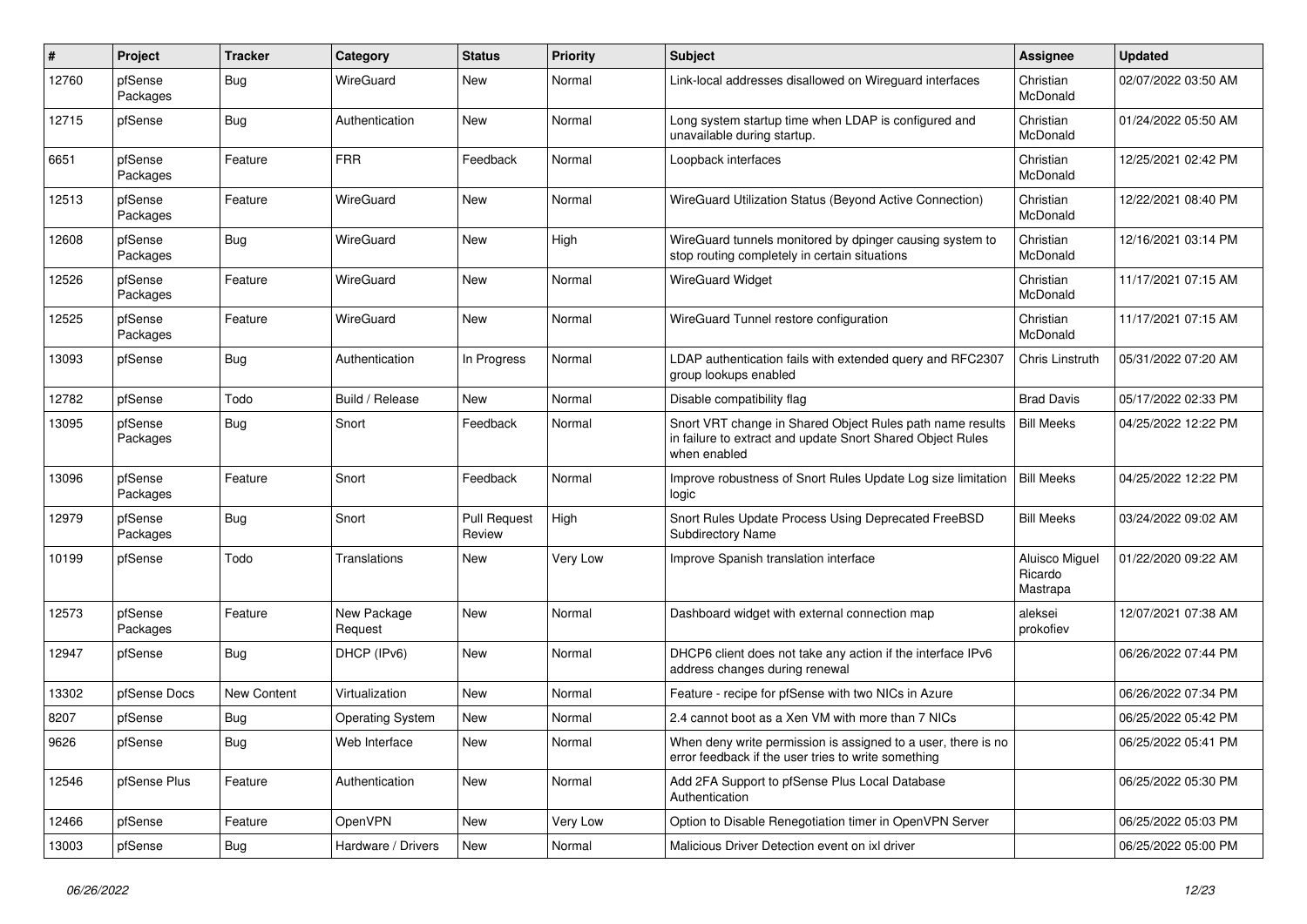| $\pmb{\#}$ | Project             | <b>Tracker</b> | Category                 | <b>Status</b>                 | <b>Priority</b> | <b>Subject</b>                                                                                                          | Assignee | <b>Updated</b>      |
|------------|---------------------|----------------|--------------------------|-------------------------------|-----------------|-------------------------------------------------------------------------------------------------------------------------|----------|---------------------|
| 12770      | pfSense Docs        | Todo           | <b>Firewall Rules</b>    | <b>New</b>                    | Normal          | Feedback on Firewall - Configuring firewall rules                                                                       |          | 06/25/2022 03:25 PM |
| 11572      | pfSense<br>Packages | Bug            | pfBlockerNG              | <b>New</b>                    | High            | Auto created firewall rules have IPv4 as protocol only - even<br>for IPv6 lists.                                        |          | 06/25/2022 10:59 AM |
| 13301      | pfSense             | Bug            | <b>IPsec</b>             | <b>Pull Request</b><br>Review | Normal          | Bug #13239 = $(?)$ = #12645 appease not fixed - ipv6 based<br>ipsec vpn tunnel bug found with fgdn remote host          |          | 06/25/2022 05:41 AM |
| 13296      | pfSense             | Feature        | DHCP (IPv6)              | <b>New</b>                    | Normal          | Add support for DHCP6 OPTION PD EXCLUDE (RFC 6603)                                                                      |          | 06/24/2022 10:10 PM |
| 13261      | pfSense<br>Packages | <b>Bug</b>     | sudo                     | Feedback                      | Normal          | Input validation rejects empty "sudo" command list, but GUI<br>text says it can be empty                                |          | 06/24/2022 02:50 PM |
| 13297      | pfSense             | Feature        | Routing                  | <b>New</b>                    | Normal          | Support for Gateway Groups as Static Route destinations                                                                 |          | 06/24/2022 07:41 AM |
| 13295      | pfSense             | Bug            | Gateway Monitoring       | <b>Pull Request</b><br>Review | Normal          | Incorrect function parameters for "get dpinger status()" call<br>in "gwlb.inc"                                          |          | 06/24/2022 07:25 AM |
| 8454       | pfSense<br>Packages | Bug            | arpwatch                 | New                           | Very Low        | Arpwatch package break email notifications from other<br>sources                                                        |          | 06/23/2022 07:49 PM |
| 13294      | pfSense             | Feature        | Gateways                 | New                           | Low             | Change gateway name                                                                                                     |          | 06/22/2022 06:07 PM |
| 13293      | pfSense             | Feature        | <b>OpenVPN</b>           | New                           | Normal          | Option to set auth-gen-token in OpenVPN GUI                                                                             |          | 06/21/2022 02:35 PM |
| 13292      | pfSense<br>Packages | Feature        | <b>ACME</b>              | New                           | Normal          | Separator                                                                                                               |          | 06/21/2022 12:06 PM |
| 13291      | pfSense Docs        | Todo           | Configuration            | New                           | Low             | Notification documentation                                                                                              |          | 06/21/2022 10:22 AM |
| 13290      | pfSense             | Regression     | Captive Portal           | Feedback                      | Normal          | My PfSense version 2.7 is returning the error "dummynet bad<br>switch 21" every time I activate my Captive Portals (7). |          | 06/20/2022 06:01 PM |
| 10352      | pfSense             | <b>Bug</b>     | Authentication           | New                           | Very Low        | RADIUS authentication fails with MSCHAPv1 or MSCHAPv2<br>when passwords contain international characters                |          | 06/20/2022 04:04 PM |
| 13289      | pfSense             | Bug            | Backup / Restore         | New                           | Low             | Attempting to restore a 0 byte "config.xml" prints an error<br>that the file cannot be read                             |          | 06/20/2022 10:46 AM |
| 13288      | pfSense             | Bug            | Configuration<br>Backend | New                           | Normal          | Encode FreeRADIUS Custom Options                                                                                        |          | 06/20/2022 10:36 AM |
| 13287      | pfSense             | Feature        | Configuration<br>Backend | New                           | Normal          | Encode OpenVPN Custom Options                                                                                           |          | 06/20/2022 10:33 AM |
| 5413       | pfSense             | Bug            | <b>DNS Resolver</b>      | Confirmed                     | High            | Incorrect Handling of Unbound Resolver [service restarts,<br>cache loss, DNS service interruption]                      |          | 06/19/2022 11:11 PM |
| 12982      | pfSense<br>Packages | Bug            | FreeRADIUS               | <b>New</b>                    | Normal          | FreeRadius RadReply table entries missing from pf                                                                       |          | 06/19/2022 05:38 PM |
| 13280      | pfSense             | Bug            | Unknown                  | <b>New</b>                    | Normal          | Entries duplicated in /boot/loader.conf                                                                                 |          | 06/19/2022 11:11 AM |
| 13279      | pfSense             | <b>Bug</b>     | Interfaces               | <b>New</b>                    | Normal          | DHCP config override affects Gateway installation.                                                                      |          | 06/17/2022 07:25 AM |
| 13167      | pfSense             | Bug            | Dynamic DNS              | New                           | Normal          | phpDynDNS: DigitalOcean ddns update fails (bad request,<br>invalid character '-' in request id)                         |          | 06/16/2022 09:30 PM |
| 13277      | pfSense             | <b>Bug</b>     | <b>IGMP Proxy</b>        | <b>New</b>                    | Normal          | IGMP Proxy webConfigurator Page Always Produces Error                                                                   |          | 06/16/2022 07:50 PM |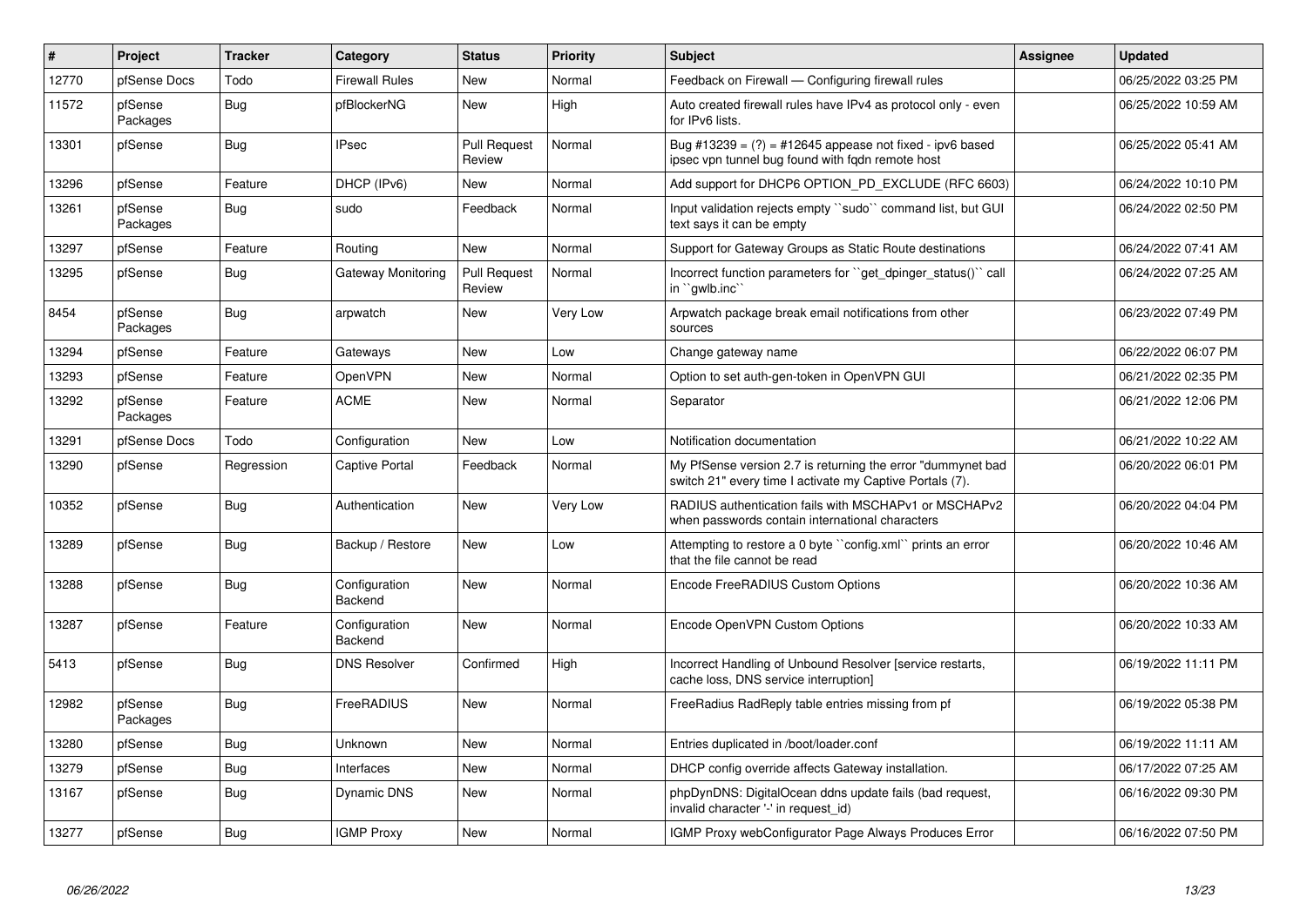| $\vert$ # | Project             | <b>Tracker</b> | Category                        | <b>Status</b>    | <b>Priority</b> | <b>Subject</b>                                                                                  | Assignee | <b>Updated</b>      |
|-----------|---------------------|----------------|---------------------------------|------------------|-----------------|-------------------------------------------------------------------------------------------------|----------|---------------------|
| 13276     | pfSense             | Bug            | <b>IGMP Proxy</b>               | New              | Normal          | IGMP Proxy Error Message for Logging Links to System Log<br>Instead of Routing Log              |          | 06/16/2022 07:48 PM |
| 13154     | pfSense<br>Packages | <b>Bug</b>     | pfBlockerNG                     | Confirmed        | Normal          | pfBlocker causing excessive CPU load                                                            |          | 06/14/2022 01:14 PM |
| 13273     | pfSense             | <b>Bug</b>     | DHCP (IPv4)                     | New              | Normal          | dhclient can use conflicting recorded leases                                                    |          | 06/14/2022 11:07 AM |
| 13180     | pfSense<br>Packages | <b>Bug</b>     | pfBlockerNG                     | New              | High            | High CPU Utilization with pfb filter Usince PfBlockerNG<br>update to devel 3.1.0 4              |          | 06/14/2022 08:00 AM |
| 13156     | pfSense<br>Packages | Regression     | pfBlockerNG                     | <b>New</b>       | Normal          | pfBlockerNG IP block stats do not work                                                          |          | 06/13/2022 08:16 PM |
| 13268     | pfSense             | Todo           | Console Menu                    | Ready To<br>Test | Normal          | columns don't align nicely in console with medium-long<br>interface names                       |          | 06/12/2022 10:32 PM |
| 13267     | pfSense             | <b>Bug</b>     | OpenVPN                         | New              | Normal          | dpinger continues to run on OpenVPN gateway after<br>OpenVPN service is stopped.                |          | 06/12/2022 02:49 PM |
| 13074     | pfSense Plus        | Bug            | Cryptographic<br><b>Modules</b> | New              | Normal          | AES-GCM with SafeXcel on Netgate 2100 causes MBUF<br>overload                                   |          | 06/12/2022 11:14 AM |
| 13252     | pfSense             | Bug            | Upgrade                         | <b>New</b>       | Normal          | reduce frequency of php-fpm socket connection attempts<br>from check reload status              |          | 06/12/2022 11:11 AM |
| 13206     | pfSense Plus        | Bug            | Hardware / Drivers              | <b>New</b>       | Normal          | SG-3100 LED GPIO hangs                                                                          |          | 06/11/2022 07:01 PM |
| 13256     | pfSense             | Feature        | DHCP (IPv4)                     | <b>New</b>       | Normal          | Better handling of duplicate IPs in static DHCP assignments                                     |          | 06/11/2022 04:51 PM |
| 13264     | pfSense             | Feature        | <b>IPsec</b>                    | New              | Normal          | IPSec Phase2 select multiple PFS key groups                                                     |          | 06/10/2022 04:29 PM |
| 13263     | pfSense             | <b>Bug</b>     | DHCP (IPv4)                     | New              | Low             | Deleting a static DHCP entry when the related IP is not in the<br>arp table spams the log       |          | 06/10/2022 11:18 AM |
| 10446     | pfSense             | Feature        | Rules / NAT                     | New              | Very Low        | VIP address is not shown in firewall rules                                                      |          | 06/09/2022 02:07 PM |
| 13260     | pfSense             | Feature        | Authentication                  | New              | Normal          | Add support for OpenVPN static-challenge                                                        |          | 06/09/2022 02:04 PM |
| 13254     | pfSense             | <b>Bug</b>     | <b>DNS Resolver</b>             | <b>New</b>       | Normal          | DNS resolver does not update "unbound.conf" file during<br>link down events                     |          | 06/08/2022 07:55 AM |
| 10436     | pfSense<br>Packages | <b>Bug</b>     | softflowd                       | New              | Normal          | softflowd no longer sends flow data after upgrade (v0.9.9_1<br>$\rightarrow$ v1.0.0)            |          | 06/07/2022 12:25 AM |
| 13253     | pfSense             | Bug            | DHCP (IPv6)                     | New              | Normal          | 'dhcp6c' is not restarted when applying settings when<br>multiple WANs are configured for DHCP6 |          | 06/06/2022 02:58 PM |
| 12878     | pfSense             | <b>Bug</b>     | <b>Traffic Shaper</b><br>(ALTQ) | Incomplete       | Normal          | Traffic shaping by interface, route queue bandwidth inbound,<br>out by a large factor.          |          | 06/06/2022 07:03 AM |
| 13249     | pfSense             | Bug            | Console Menu                    | <b>New</b>       | Normal          | Running playback comands multiple times results in PHP<br>error                                 |          | 06/06/2022 07:02 AM |
| 13248     | pfSense             | Regression     | DHCP (IPv6)                     | New              | Normal          | IPv6 Router Advertisements runs when config.xml does not<br>contain an entry for the interface  |          | 06/05/2022 07:44 PM |
| 13247     | pfSense<br>Packages | Bug            | open-vm-tools                   | New              | Low             | Open-VM-Tools service actions do not work                                                       |          | 06/05/2022 07:09 PM |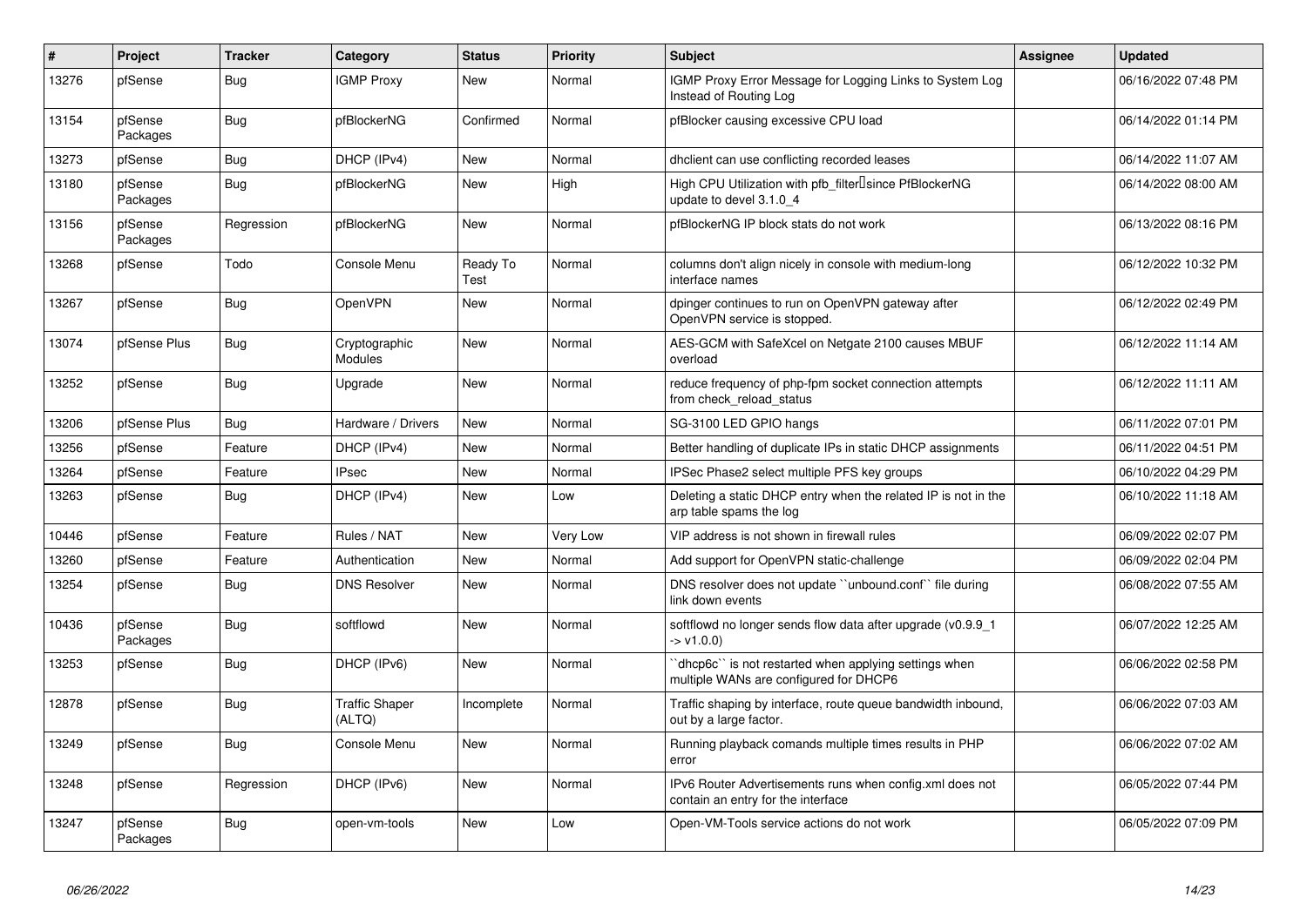| $\vert$ # | Project             | <b>Tracker</b> | Category               | <b>Status</b> | <b>Priority</b> | <b>Subject</b>                                                                                     | Assignee | <b>Updated</b>      |
|-----------|---------------------|----------------|------------------------|---------------|-----------------|----------------------------------------------------------------------------------------------------|----------|---------------------|
| 13246     | pfSense<br>Packages | Feature        | iperf                  | New           | Normal          | iperf3 service controls do not work                                                                |          | 06/05/2022 06:51 PM |
| 12974     | pfSense Plus        | Bug            | Installer              | <b>New</b>    | Normal          | Typing anything into 1100/2100 recovery installer causes<br>process to stop                        |          | 06/05/2022 04:10 PM |
| 12821     | pfSense             | Regression     | Hardware / Drivers     | Confirmed     | Normal          | Intel e1000 driver (em & igb) cannot pass VLAN0 tagged<br>packets                                  |          | 06/05/2022 08:23 AM |
| 13244     | pfSense             | Feature        | Web Interface          | New           | Normal          | Add help text under Timezone settings in the GUI                                                   |          | 06/03/2022 01:00 PM |
| 13242     | pfSense             | Feature        | Gateway Monitoring     | New           | Normal          | Enhancements to static route creation/deletion for dpinger<br>monitor IPs                          |          | 06/03/2022 11:20 AM |
| 13076     | pfSense             | Bug            | Gateway Monitoring     | New           | Normal          | Marking a gateway as down does not affect IPsec entries<br>using gateway groups                    |          | 06/03/2022 10:32 AM |
| 12612     | pfSense             | Bug            | <b>DNS Resolver</b>    | New           | Normal          | DNS Resolver is restarted during every "rc.newwanip" event                                         |          | 06/03/2022 07:13 AM |
| 13240     | pfSense             | Bug            | Rules / NAT            | New           | Normal          | Dynamic NPt entry UI has a couple quirks                                                           |          | 06/02/2022 09:32 PM |
| 12095     | pfSense             | <b>Bug</b>     | Authentication         | New           | Normal          | Memory leak in pcscd                                                                               |          | 06/01/2022 01:01 PM |
| 13237     | pfSense             | <b>Bug</b>     | DHCP (IPv6)            | New           | Normal          | dhcp6c script cannot be executed safely                                                            |          | 06/01/2022 11:20 AM |
| 13236     | pfSense Docs        | Todo           | Products               | New           | Normal          | Document link speed limitations with igc and ix on 6100/4100                                       |          | 05/31/2022 05:53 PM |
| 13233     | pfSense Plus        | <b>Bug</b>     | OpenVPN                | Feedback      | Normal          | OpenVPN DCO connection fails with Auth Digest Algorithm<br>set to SHA512                           |          | 05/31/2022 03:39 PM |
| 10818     | pfSense<br>Packages | Feature        | New Package<br>Request | New           | Normal          | <b>UDP Broadcast Relay</b>                                                                         |          | 05/31/2022 02:13 AM |
| 12534     | pfSense Plus        | Feature        | Hardware / Drivers     | New           | Normal          | Generate a ISO Image for Remote Restore of pfSense Plus<br>on the XG-1537 and 1541 units with IPMI |          | 05/30/2022 10:28 AM |
| 12877     | pfSense             | Bug            | Dynamic DNS            | Feedback      | Normal          | Cloudflare DynDNS fails to update more than two addresses                                          |          | 05/29/2022 06:56 PM |
| 8173      | pfSense             | Feature        | Interfaces             | New           | Normal          | dhcp6c - RAW Options                                                                               |          | 05/29/2022 05:34 PM |
| 12875     | pfSense             | Bug            | Package System         | New           | Normal          | Import zabbix-agent6 and zabbix-proxy6 from FreeBSD Ports                                          |          | 05/28/2022 06:50 PM |
| 12658     | pfSense<br>Packages | Feature        | darkstat               | <b>New</b>    | Normal          | Adding prometheus metrics to darkstat                                                              |          | 05/27/2022 09:44 PM |
| 13227     | pfSense             | Feature        | <b>IPsec</b>           | <b>New</b>    | High            | Enable IPSec Virtual IP Pool assignment by Radius for<br>Mobile Users - SIMPLE FIX                 |          | 05/27/2022 10:15 AM |
| 13224     | pfSense             | Bug            | <b>Notifications</b>   | New           | Normal          | Email notification flood when UPS (NUT) and WAN send<br>notifications                              |          | 05/27/2022 01:58 AM |
| 13222     | pfSense             | <b>Bug</b>     | UPnP/NAT-PMP           | New           | Normal          | CARP IP does not listen for NAT-PMP packets                                                        |          | 05/26/2022 02:28 PM |
| 13220     | pfSense             | Feature        | Captive Portal         | New           | Very Low        | Voucher per-roll bandwidth restrictions and traffic quotas                                         |          | 05/26/2022 08:16 AM |
| 13219     | pfSense             | Feature        | Captive Portal         | New           | Very Low        | Enable/Disable single voucher roll                                                                 |          | 05/26/2022 08:14 AM |
| 9536      | pfSense             | Feature        | DHCP (IPv6)            | New           | Normal          | Support dynamic prefix in DHCPv6 Server                                                            |          | 05/25/2022 04:27 AM |
| 12796     | pfSense             | <b>Bug</b>     | Upgrade                | Confirmed     | Normal          | 2.5.2 -> 2.6.0 upgrade segfaults if certain packages are<br>installed.                             |          | 05/24/2022 07:43 AM |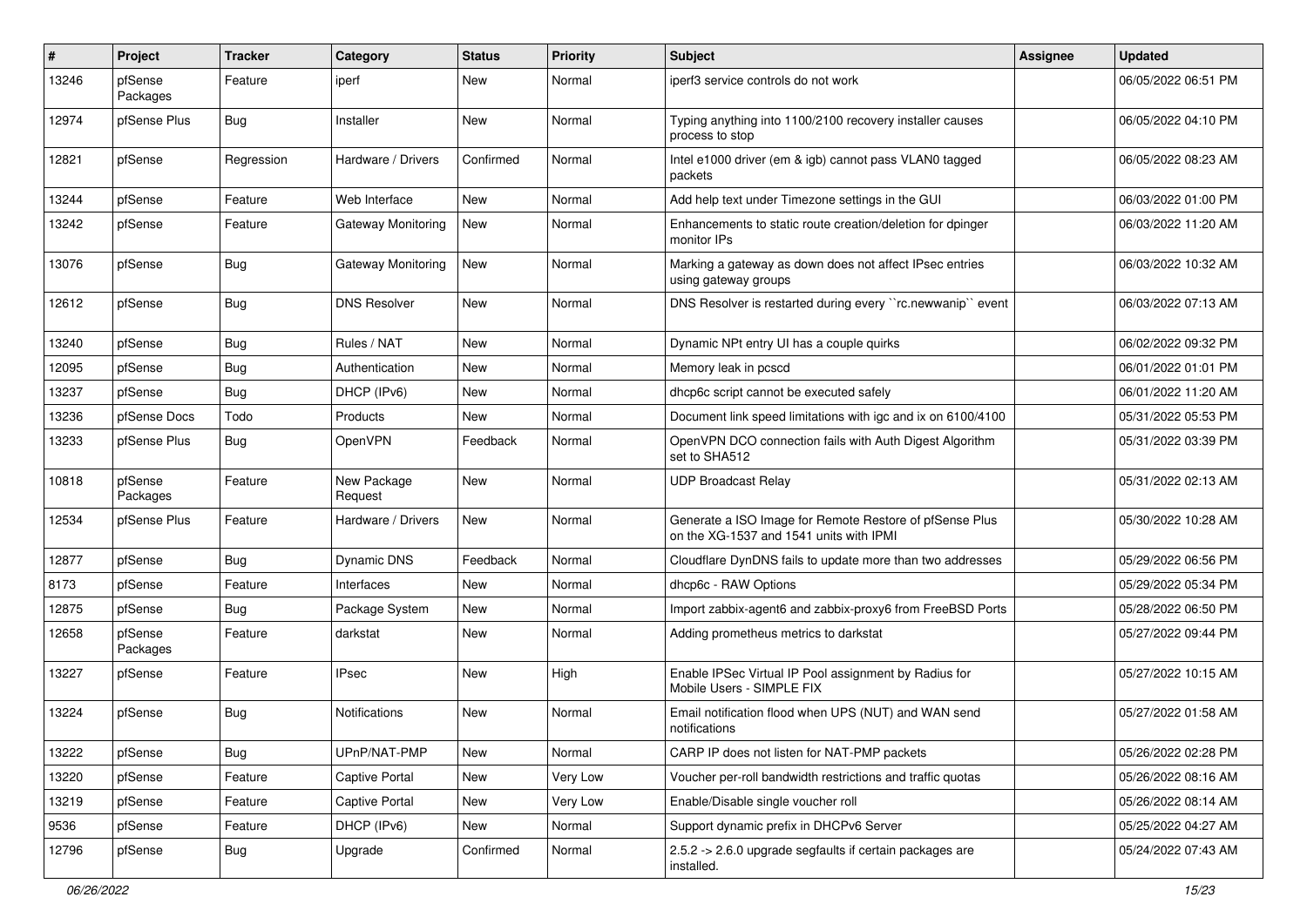| $\sharp$ | Project             | <b>Tracker</b> | Category            | <b>Status</b>                 | <b>Priority</b> | <b>Subject</b>                                                                                  | Assignee | <b>Updated</b>      |
|----------|---------------------|----------------|---------------------|-------------------------------|-----------------|-------------------------------------------------------------------------------------------------|----------|---------------------|
| 13207    | pfSense<br>Packages | Feature        | pfBlockerNG         | New                           | Normal          | The feed column on the Alerts page is confusing                                                 |          | 05/24/2022 04:56 AM |
| 13202    | pfSense<br>Packages | Bug            | pfBlockerNG         | New                           | Normal          | Missing Protocols on IP Feed Groups Advanced<br>Inbound/Outbound Firewall Rule settings         |          | 05/23/2022 08:58 AM |
| 13201    | pfSense<br>Packages | Feature        | pfBlockerNG         | <b>New</b>                    | Normal          | Add FireHol Security IP Feeds                                                                   |          | 05/23/2022 06:34 AM |
| 13200    | pfSense<br>Packages | Feature        | pfBlockerNG         | New                           | Normal          | Custom DNS Servers for Alert settings                                                           |          | 05/23/2022 06:16 AM |
| 13196    | pfSense<br>Packages | Feature        | pfBlockerNG         | New                           | Normal          | remove NoVirusThanks feed                                                                       |          | 05/23/2022 06:05 AM |
| 13198    | pfSense<br>Packages | Feature        | pfBlockerNG         | New                           | Normal          | Dark Theme Styling issues - Alerts White bar                                                    |          | 05/23/2022 06:05 AM |
| 13199    | pfSense<br>Packages | Feature        | pfBlockerNG         | <b>New</b>                    | Normal          | Feed groups should not have the first listing in the group bar                                  |          | 05/23/2022 06:03 AM |
| 13197    | pfSense<br>Packages | Feature        | pfBlockerNG         | <b>New</b>                    | Normal          | Put a Single donation link and a proper patreon lin in the<br>pfBlocker Support Banner / Widget |          | 05/23/2022 05:35 AM |
| 13195    | pfSense<br>Packages | Feature        | pfBlockerNG         | New                           | Normal          | Dedicated website for Feed mangement - Community Driven                                         |          | 05/23/2022 05:22 AM |
| 13194    | pfSense<br>Packages | Bug            | pfBlockerNG         | New                           | Normal          | Remove dead Malc0de feed                                                                        |          | 05/23/2022 05:16 AM |
| 13187    | pfSense             | Documentation  | Upgrade             | New                           | Normal          | Azure Frequently asked questions                                                                |          | 05/20/2022 06:52 AM |
| 12768    | pfSense             | Feature        | Upgrade             | New                           | Normal          | pfSense-repo: Make sure default config file exists                                              |          | 05/17/2022 02:32 PM |
| 12737    | pfSense             | <b>Bug</b>     | Certificates        | New                           | Normal          | CApath is not defined by default in curl                                                        |          | 05/17/2022 02:30 PM |
| 12632    | pfSense             | Bug            | Gateways            | New                           | High            | Assigning a /30 WAN IP address at the console does not<br>save the gateway correctly            |          | 05/17/2022 02:28 PM |
| 12464    | pfSense             | <b>Bug</b>     | Logging             | <b>Pull Request</b><br>Review | Normal          | Syslog Auth messages are sent as Emergency Level                                                |          | 05/17/2022 02:20 PM |
| 12757    | pfSense             | Bug            | <b>Diagnostics</b>  | <b>Pull Request</b><br>Review | Very Low        | Clean up /etc/inc/filter.inc use of pfctl -F                                                    |          | 05/17/2022 02:18 PM |
| 13124    | pfSense             | Feature        | Web Interface       | <b>Pull Request</b><br>Review | Normal          | Option to wait for interface selection before displaying firewall<br>rules                      |          | 05/17/2022 02:15 PM |
| 13179    | pfSense<br>Packages | Feature        | pfBlockerNG         | New                           | High            | Search based on CIDR                                                                            |          | 05/17/2022 09:45 AM |
| 13168    | pfSense             | Feature        | Dashboard           | <b>New</b>                    | Low             | Multiple Dashboard views for a single user                                                      |          | 05/16/2022 07:53 AM |
| 9295     | pfSense             | Bug            | <b>PPPoE Server</b> | New                           | Very High       | IPv6 PD does not work with PPPOE (Server & Client)                                              |          | 05/15/2022 10:53 AM |
| 13165    | pfSense             | Feature        | Dashboard           | <b>Pull Request</b><br>Review | Normal          | Feat: live update for Services dashboard widget                                                 |          | 05/15/2022 01:48 AM |
| 13158    | pfSense             | Bug            | Web Interface       | <b>New</b>                    | Normal          | Input validation error when applying limiter changes                                            |          | 05/14/2022 05:32 PM |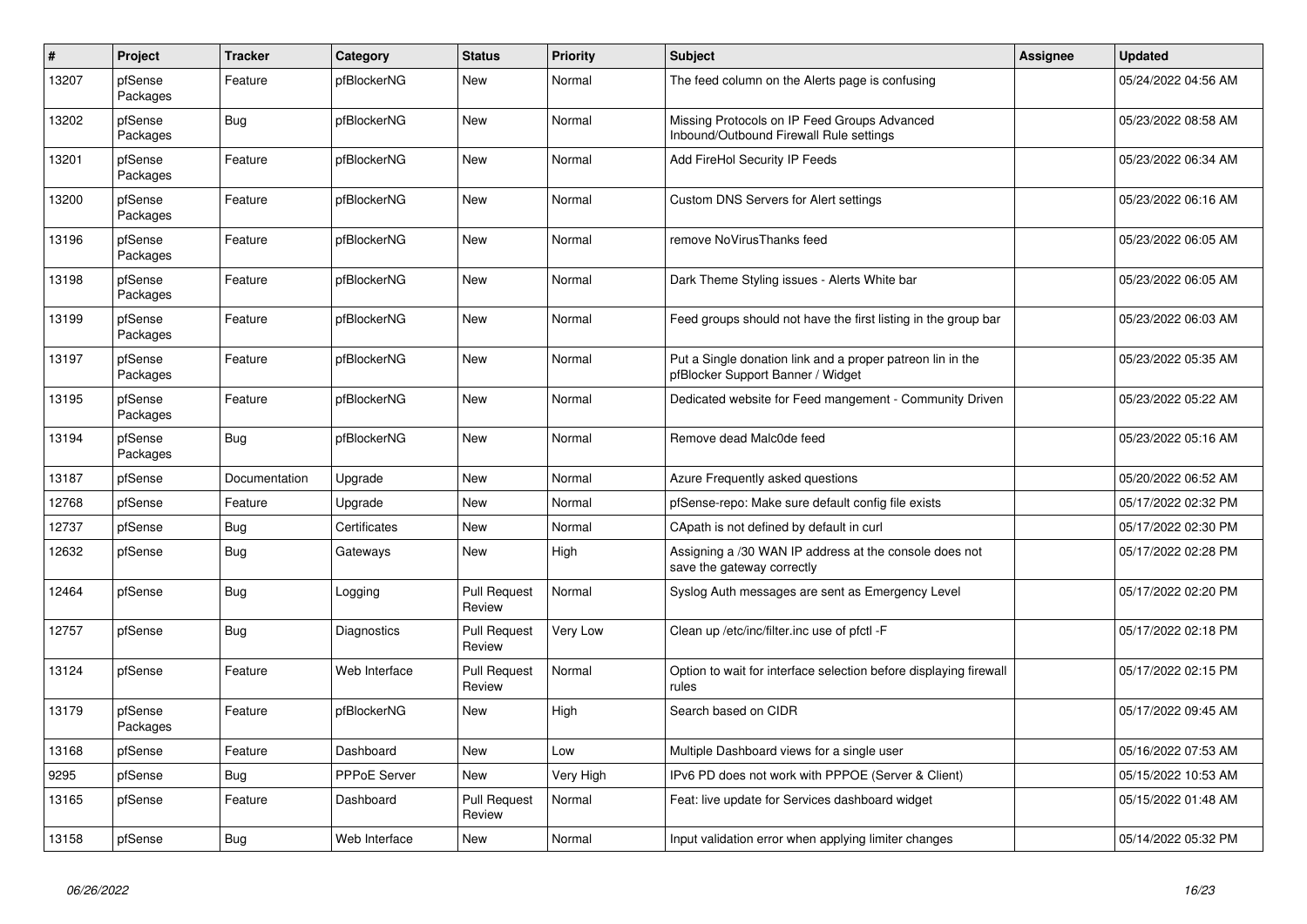| $\vert$ # | Project             | <b>Tracker</b> | Category                            | <b>Status</b>                 | <b>Priority</b> | <b>Subject</b>                                                                                                                         | Assignee | <b>Updated</b>      |
|-----------|---------------------|----------------|-------------------------------------|-------------------------------|-----------------|----------------------------------------------------------------------------------------------------------------------------------------|----------|---------------------|
| 13159     | pfSense             | Todo           | Web Interface                       | <b>New</b>                    | Very Low        | Decrease distance between img-buttons in webGUI to<br>eliminate mistake entry                                                          |          | 05/14/2022 06:52 AM |
| 13161     | pfSense             | Feature        | Web Interface                       | New                           | Very Low        | FLASH PORT'S LED button, to help quickly find port that<br>need to be connected to patch&cable                                         |          | 05/14/2022 06:35 AM |
| 13160     | pfSense<br>Packages | Feature        | Status_Monitoring                   | <b>Pull Request</b><br>Review | Normal          | Option to sort monitoring graph views                                                                                                  |          | 05/13/2022 12:06 PM |
| 9024      | pfSense             | <b>Bug</b>     | <b>Traffic Shaper</b><br>(Limiters) | Feedback                      | Normal          | Ping packet loss under load when using limiters                                                                                        |          | 05/12/2022 11:55 AM |
| 12960     | pfSense             | <b>Bug</b>     | Installer                           | <b>New</b>                    | Normal          | VGA installer image defaults to serial console, serial console<br>is default in GUI settings                                           |          | 05/10/2022 03:19 PM |
| 9887      | pfSense             | Bug            | Rules / NAT                         | <b>New</b>                    | Low             | Rule separator positions change when deleting multiple rules                                                                           |          | 05/10/2022 03:11 PM |
| 13144     | pfSense             | <b>Bug</b>     | Rules / NAT                         | New                           | Very Low        | Firewall rule entries can get out of sync when entries are<br>deleted while other administrators are editing entries<br>simultaneously |          | 05/10/2022 07:26 AM |
| 13141     | pfSense<br>Packages | <b>Bug</b>     | squidguard                          | <b>New</b>                    | Normal          | wrong page squidguard block                                                                                                            |          | 05/09/2022 05:33 PM |
| 12597     | pfSense Docs        | New Content    | Hardware                            | New                           | Normal          | How to reset IPMI settings and password for Netgate<br>appliances                                                                      |          | 05/07/2022 12:33 PM |
| 13138     | pfSense<br>Packages | Feature        | pfBlockerNG                         | <b>New</b>                    | Normal          | DNS over HTTPS/TLS Blocking should be removed from<br>SafeSearch                                                                       |          | 05/07/2022 02:52 AM |
| 13137     | pfSense<br>Packages | Feature        | pfBlockerNG                         | <b>New</b>                    | Normal          | ckuethe/doh-blocklist.txt add to DoH feeds                                                                                             |          | 05/07/2022 02:39 AM |
| 13136     | pfSense<br>Packages | Feature        | pfBlockerNG                         | New                           | Normal          | Add crypt0rr DNS-over-HTTPS (DOH) provider list feeds                                                                                  |          | 05/07/2022 02:27 AM |
| 13063     | pfSense<br>Packages | Feature        | Cellular                            | <b>Pull Request</b><br>Review | Normal          | Cellular package shall support more modems and NMEA port                                                                               |          | 05/06/2022 02:38 PM |
| 13053     | pfSense<br>Packages | <b>Bug</b>     | <b>ACME</b>                         | <b>New</b>                    | Normal          | LoopiaAPI error handling                                                                                                               |          | 05/05/2022 10:58 AM |
| 13128     | pfSense<br>Packages | <b>Bug</b>     | Zabbix                              | New                           | Normal          | Zabbix Agent 6: HA Server Setup                                                                                                        |          | 05/05/2022 01:55 AM |
| 13110     | pfSense             | Bug            | CARP                                | <b>New</b>                    | Very Low        | changing CARP VIP address does not update outbound NAT<br>interface IP                                                                 |          | 05/03/2022 02:52 PM |
| 12747     | pfSense             | <b>Bug</b>     | Logging                             | <b>New</b>                    | Normal          | System log is filled by sshguard                                                                                                       |          | 05/03/2022 03:08 AM |
| 13098     | pfSense<br>Packages | <b>Bug</b>     | haproxy                             | Feedback                      | Low             | HAProxy Virtual IP broken link under Frontend setup                                                                                    |          | 04/27/2022 08:35 AM |
| 4500      | pfSense             | Bug            | UPnP/NAT-PMP                        | Confirmed                     | Normal          | Some miniupnp port mappings are not displayed in the Status<br>page                                                                    |          | 04/25/2022 12:49 PM |
| 13091     | pfSense             | Feature        | <b>OpenVPN</b>                      | <b>New</b>                    | Normal          | RFE: Ability to specify the order of OpenVPN Authentication<br>servers                                                                 |          | 04/22/2022 04:30 PM |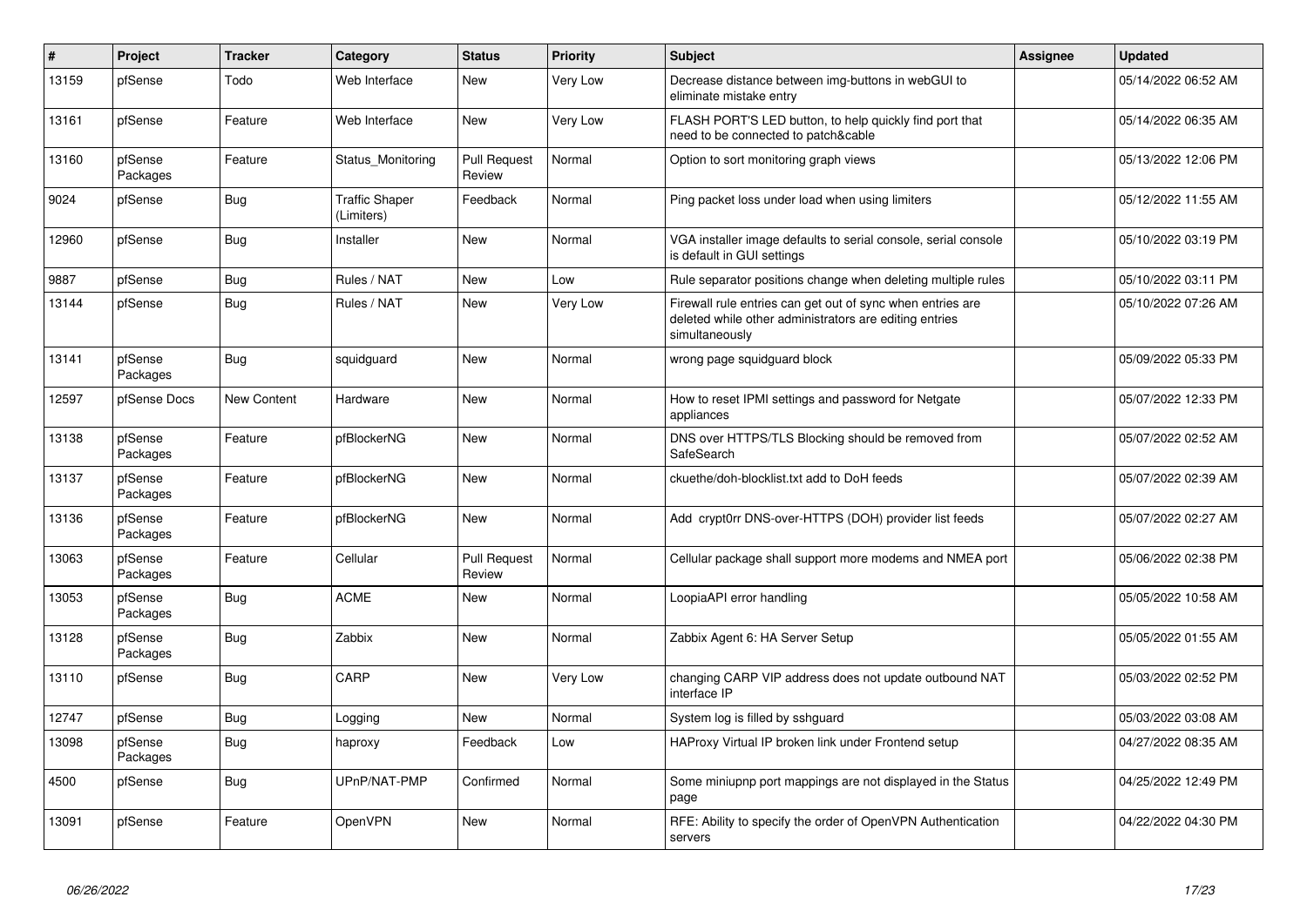| $\vert$ # | Project             | <b>Tracker</b> | Category        | <b>Status</b> | <b>Priority</b> | <b>Subject</b>                                                                                           | Assignee | <b>Updated</b>      |
|-----------|---------------------|----------------|-----------------|---------------|-----------------|----------------------------------------------------------------------------------------------------------|----------|---------------------|
| 13087     | pfSense             | Bug            | OpenVPN         | <b>New</b>    | Normal          | OpenVPN Server: hide WINS servers list when netbios option<br>is unchecked while WINS servers is checked |          | 04/22/2022 10:29 AM |
| 12330     | pfSense<br>Packages | <b>Bug</b>     | pfBlockerNG     | Feedback      | Normal          | pfBlockerNG devel creating invalid NAT rules on boot                                                     |          | 04/21/2022 12:40 PM |
| 12114     | pfSense<br>Packages | <b>Bug</b>     | syslog-ng       | Feedback      | Normal          | syslog-ng only binds to the last specified interface                                                     |          | 04/21/2022 12:40 PM |
| 12073     | pfSense<br>Packages | <b>Bug</b>     | <b>NET-SNMP</b> | Feedback      | Normal          | netsnmptrapd.conf syntax is wrong                                                                        |          | 04/21/2022 12:40 PM |
| 11434     | pfSense<br>Packages | <b>Bug</b>     | squidguard      | Feedback      | Normal          | SquidGuard over 1.16.18 11                                                                               |          | 04/21/2022 12:40 PM |
| 11185     | pfSense<br>Packages | Bug            | ntop            | Feedback      | Normal          | Redis service stopping before NtopNg                                                                     |          | 04/21/2022 12:40 PM |
| 10936     | pfSense<br>Packages | <b>Bug</b>     | haproxy         | Feedback      | Normal          | both haproxy/haproxy-devel non-existent option lb-agent-chk                                              |          | 04/21/2022 12:40 PM |
| 10796     | pfSense<br>Packages | Feature        | Cellular        | Feedback      | Normal          | Huawei ME909u-521 support                                                                                |          | 04/21/2022 12:40 PM |
| 10692     | pfSense<br>Packages | Bug            | PIMD            | Feedback      | Normal          | PIMD starts twice at boot                                                                                |          | 04/21/2022 12:40 PM |
| 10445     | pfSense<br>Packages | <b>Bug</b>     | <b>BIND</b>     | Feedback      | Normal          | BIND crashed when added RPZ. rpz is not a master or slave<br>zone.                                       |          | 04/21/2022 12:40 PM |
| 10393     | pfSense<br>Packages | <b>Bug</b>     | syslog-ng       | Feedback      | Normal          | Syslog-ng TLS support is broken                                                                          |          | 04/21/2022 12:40 PM |
| 10330     | pfSense<br>Packages | <b>Bug</b>     | <b>BIND</b>     | Feedback      | Normal          | BIND zone configuration displays wrong DS resource record<br>with inline DNSSEC signing enabled          |          | 04/21/2022 12:40 PM |
| 9916      | pfSense<br>Packages | Feature        | <b>BIND</b>     | Feedback      | Normal          | Check allow-transfer in custom option when the zone is slave                                             |          | 04/21/2022 12:40 PM |
| 9762      | pfSense<br>Packages | Feature        | Squid           | Feedback      | Normal          | Squid Reverse Proxy Change redir domain(s) to use regex                                                  |          | 04/21/2022 12:40 PM |
| 7797      | pfSense<br>Packages | <b>Bug</b>     | Squid           | Feedback      | Normal          | Squid Reverse Proxy alternating between destinations                                                     |          | 04/21/2022 12:40 PM |
| 7039      | pfSense<br>Packages | <b>Bug</b>     | haproxy         | Feedback      | Normal          | HAProxy backend configuration does not handle intermediate<br>CAs properly                               |          | 04/21/2022 12:40 PM |
| 11970     | pfSense<br>Packages | <b>Bug</b>     | Coreboot        | <b>New</b>    | Normal          | Netgate Firmware Upgrade Doesn't Work on XG-2758                                                         |          | 04/21/2022 12:39 PM |
| 11398     | pfSense<br>Packages | <b>Bug</b>     | pfBlockerNG     | New           | Normal          | pfBlocker upgrade hangs forever                                                                          |          | 04/21/2022 12:39 PM |
| 10909     | pfSense<br>Packages | Feature        | PIMD            | <b>New</b>    | Normal          | #define MAXVIFS 32 to 64                                                                                 |          | 04/21/2022 12:39 PM |
| 10690     | pfSense             | <b>Bug</b>     | Installer       | <b>New</b>    | Low             | Not possible to make UFS install on ZFS formatted drive                                                  |          | 04/21/2022 12:39 PM |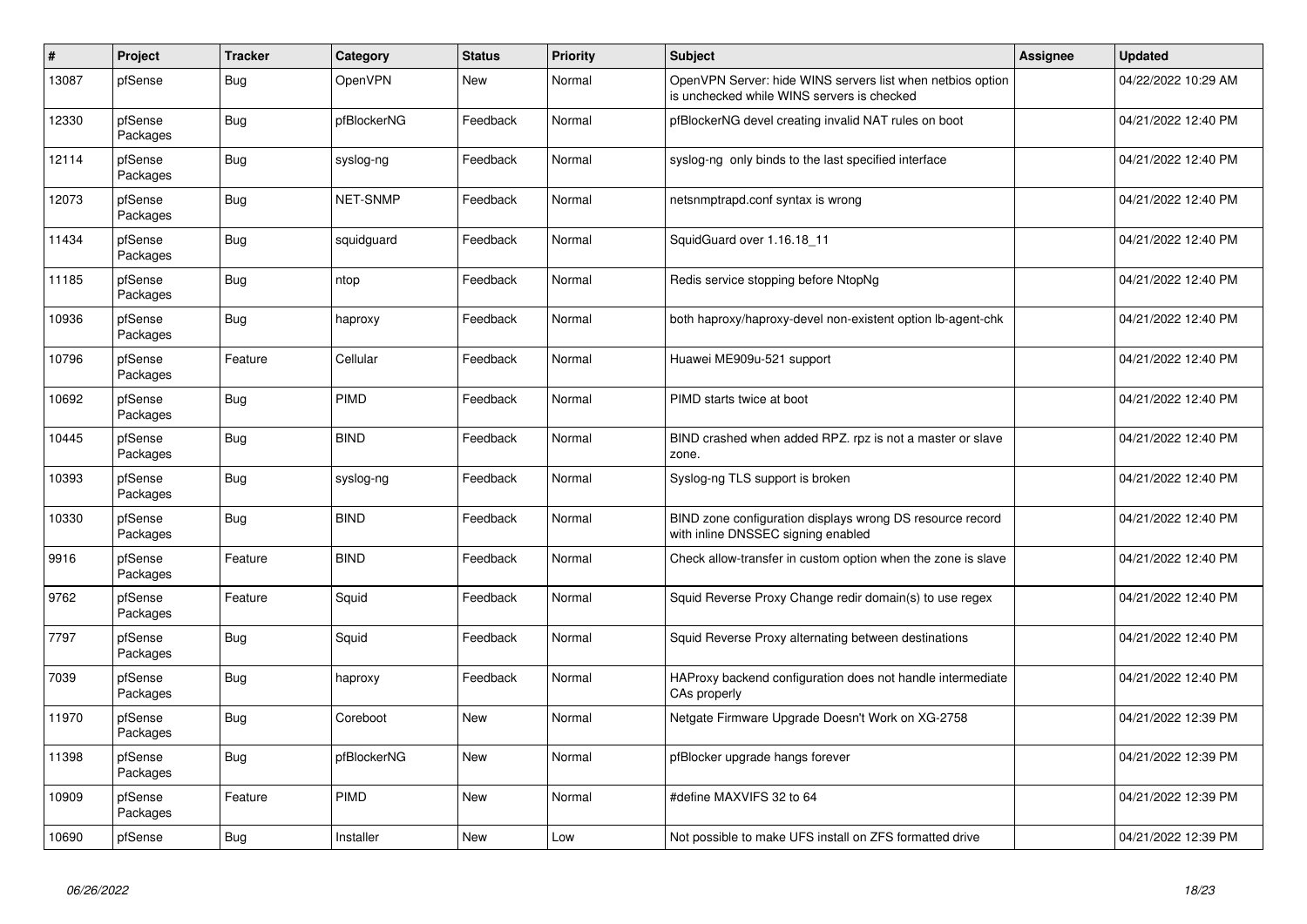| $\vert$ # | Project             | <b>Tracker</b> | Category                        | <b>Status</b>                 | <b>Priority</b> | <b>Subject</b>                                                                             | Assignee | <b>Updated</b>      |
|-----------|---------------------|----------------|---------------------------------|-------------------------------|-----------------|--------------------------------------------------------------------------------------------|----------|---------------------|
| 10544     | pfSense             | <b>Bug</b>     | User Manager /<br>Privileges    | <b>New</b>                    | Normal          | It's not possible to add a user to group operator using the gui                            |          | 04/21/2022 12:39 PM |
| 10530     | pfSense             | <b>Bug</b>     | Upgrade                         | <b>New</b>                    | Normal          | Convert config version to be based on product version                                      |          | 04/21/2022 12:39 PM |
| 10513     | pfSense             | Bug            | Rules / NAT                     | <b>New</b>                    | Normal          | State issues with policy routing and HA failover                                           |          | 04/21/2022 12:39 PM |
| 10502     | pfSense<br>Packages | Bug            | lldpd                           | In Progress                   | Normal          | LLDP spamming errors on Netgate XG-7100                                                    |          | 04/21/2022 12:39 PM |
| 10464     | pfSense             | Todo           | Upgrade                         | New                           | Low             | Disallow package updates when a system update is available                                 |          | 04/21/2022 12:39 PM |
| 10297     | pfSense<br>Packages | Feature        | FreeRADIUS                      | Assigned                      | Normal          | IPv6 user attributes                                                                       |          | 04/21/2022 12:39 PM |
| 9544      | pfSense             | Feature        | Routing                         | New                           | Normal          | Enable RADIX MPATH                                                                         |          | 04/21/2022 12:39 PM |
| 9384      | pfSense             | Bug            | Interfaces                      | Confirmed                     | Normal          | devd putting "\$" before variable contents when using single<br>quotes                     |          | 04/21/2022 12:39 PM |
| 9165      | pfSense             | Feature        | Authentication                  | New                           | Normal          | only IPs can be added to sshguard whitelist                                                |          | 04/21/2022 12:39 PM |
| 9136      | pfSense             | Bug            | DHCP (IPv6)                     | New                           | High            | IPv6 Tracking Interfaces Lose IPv6 Address in Certain Cases                                |          | 04/21/2022 12:39 PM |
| 8313      | pfSense             | <b>Bug</b>     | Notifications                   | New                           | Normal          | STARTTLS auto detection not working                                                        |          | 04/21/2022 12:39 PM |
| 8264      | pfSense<br>Packages | Bug            | FreeRADIUS                      | New                           | Normal          | Radiusd restart on WAN change results in freeradius not<br>running (and possible solution) |          | 04/21/2022 12:39 PM |
| 7138      | pfSense             | Bug            | DHCP (IPv6)                     | Assigned                      | Normal          | Pfsense wide dhcpv6 client doesn't recognise if id statement                               |          | 04/21/2022 12:39 PM |
| 6823      | pfSense             | <b>Bug</b>     | Interfaces                      | New                           | Normal          | No connectivity after changing link state to UP                                            |          | 04/21/2022 12:39 PM |
| 6186      | pfSense             | Bug            | Services                        | New                           | Normal          | race conditions in service startup                                                         |          | 04/21/2022 12:39 PM |
| 5786      | pfSense             | <b>Bug</b>     | Web Interface                   | New                           | Normal          | Check WebConfigurator port for conflicts                                                   |          | 04/21/2022 12:39 PM |
| 5510      | pfSense             | Feature        | Package System                  | New                           | Normal          | Need a simple way to enable/disable package-installed<br>services                          |          | 04/21/2022 12:39 PM |
| 5074      | pfSense             | Feature        | Upgrade                         | New                           | Normal          | Standard release notes URLs to facilitate GUI viewing before<br>upgrade                    |          | 04/21/2022 12:39 PM |
| 4154      | pfSense             | Bug            | User Manager /<br>Privileges    | Confirmed                     | Normal          | RADIUS authentication not working over IPv6                                                |          | 04/21/2022 12:39 PM |
| 1337      | pfSense             | Feature        | Interfaces                      | Assigned                      | Normal          | VLANs with different MAC address than parent interface                                     |          | 04/21/2022 12:39 PM |
| 946       | pfSense             | Feature        | <b>IPsec</b>                    | New                           | Normal          | Allow aliases to be used to define IPsec phase 2 networks                                  |          | 04/21/2022 12:39 PM |
| 790       | pfSense             | Feature        | <b>Operating System</b>         | New                           | Normal          | Advanced options for dnsclient (resolv.conf)                                               |          | 04/21/2022 12:39 PM |
| 12183     | pfSense             | Regression     | Interfaces                      | New                           | Low             | Changing MAC address for PPP parent interface stopped<br>working                           |          | 04/20/2022 04:16 PM |
| 10426     | pfSense<br>Packages | <b>Bug</b>     | Filer                           | Feedback                      | Normal          | Filer must validate that File name is uniq                                                 |          | 04/20/2022 11:02 AM |
| 13072     | pfSense             | Feature        | <b>Traffic Shaper</b><br>(ALTQ) | <b>Pull Request</b><br>Review | Very Low        | Matching background/font colors of queue values with dark<br>theme.                        |          | 04/19/2022 07:32 AM |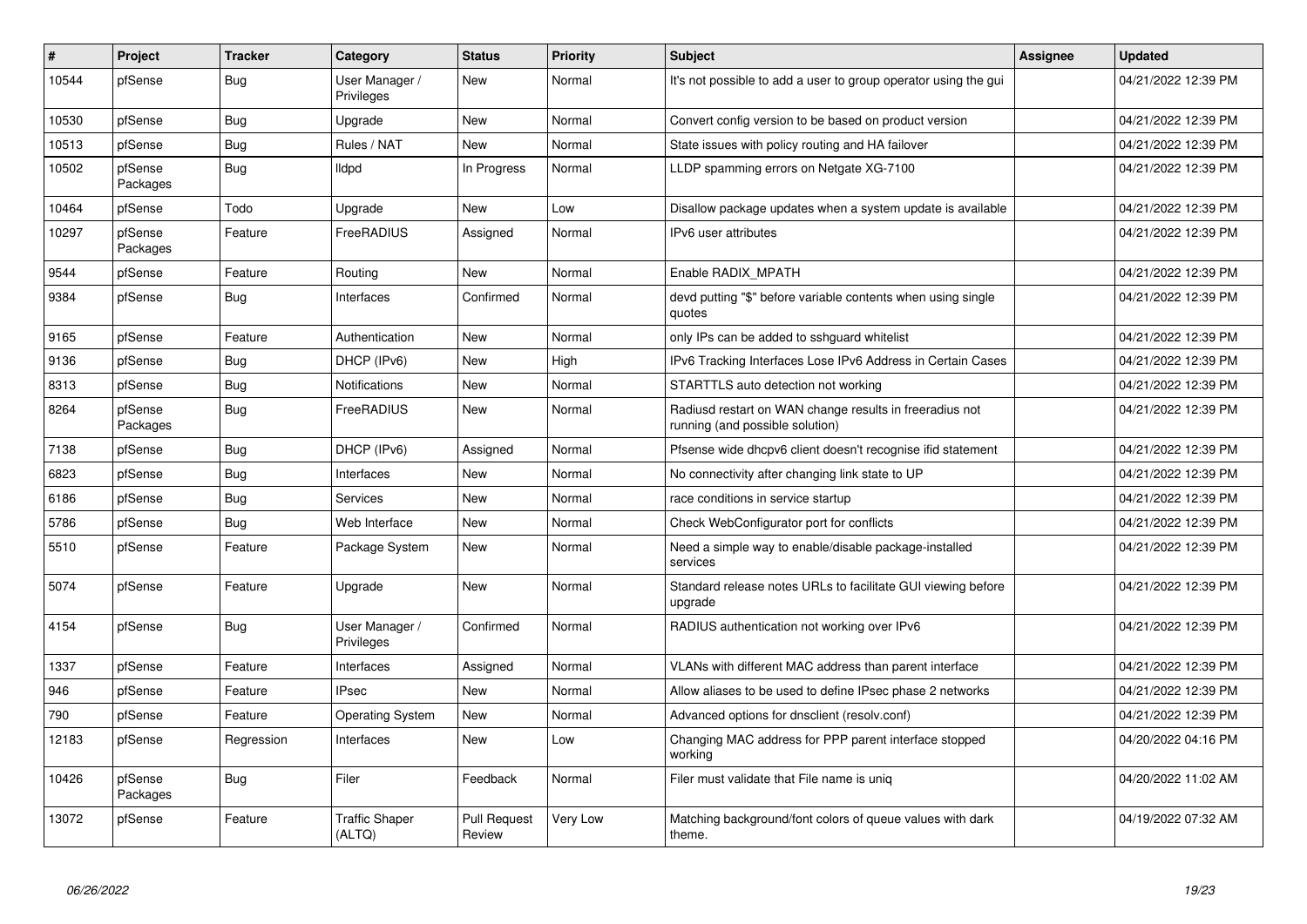| #     | Project             | <b>Tracker</b> | Category                        | <b>Status</b> | <b>Priority</b> | <b>Subject</b>                                                                                                                      | Assignee | <b>Updated</b>      |
|-------|---------------------|----------------|---------------------------------|---------------|-----------------|-------------------------------------------------------------------------------------------------------------------------------------|----------|---------------------|
| 13073 | pfSense<br>Packages | Bug            | Squid                           | <b>New</b>    | Normal          | ClamAV - clamd dies with high CPU load and thus the<br>C-ICAP of squid-reverse proxy causes http:500 errors                         |          | 04/19/2022 05:38 AM |
| 13068 | pfSense             | Bug            | Aliases / Tables                | <b>New</b>    | Normal          | Error loading rules when URL Table IPs content is empty                                                                             |          | 04/17/2022 09:07 PM |
| 13067 | pfSense             | <b>Bug</b>     | <b>FilterDNS</b>                | New           | Normal          | filterdns resolve interval is twice the intended value                                                                              |          | 04/17/2022 07:45 PM |
| 2358  | pfSense             | Feature        | Rules / NAT                     | <b>New</b>    | Normal          | NAT64 Support                                                                                                                       |          | 04/16/2022 06:52 PM |
| 12338 | pfSense<br>Packages | <b>Bug</b>     | <b>RRD Summary</b>              | New           | Normal          | RRD Summary does not report data on 3100                                                                                            |          | 04/15/2022 02:54 PM |
| 13058 | pfSense             | Todo           | Rules / NAT                     | New           | Normal          | Add static routes and directly connected networks back to<br>policy route negation rules                                            |          | 04/13/2022 08:05 AM |
| 13051 | pfSense             | Bug            | <b>Traffic Shaper</b><br>(ALTQ) | New           | Normal          | Firewall traffic shaper by interface selection unknow                                                                               |          | 04/12/2022 07:03 AM |
| 12522 | pfSense             | Feature        | OpenVPN                         | New           | Very Low        | More flexible Client-Specific Override options for controlling<br>options pushed to clients                                         |          | 04/11/2022 03:11 PM |
| 13046 | pfSense             | <b>Bug</b>     | Rules / NAT                     | <b>New</b>    | Normal          | Floating rule applied to IPv6 interface with a SLAAC DHCPv6<br>gateway reports error on boot                                        |          | 04/11/2022 09:50 AM |
| 13045 | pfSense<br>Packages | Bug            | WireGuard                       | New           | Normal          | Firewall floating rules ignore WireGuard traffic                                                                                    |          | 04/11/2022 09:40 AM |
| 13044 | pfSense<br>Packages | Feature        | Mail report                     | New           | Normal          | Customized reporting                                                                                                                |          | 04/11/2022 09:22 AM |
| 13043 | pfSense<br>Packages | Bug            | WireGuard                       | <b>New</b>    | Normal          | OSPF over Wireguard interface doesn't populate neighbors<br>after reboot                                                            |          | 04/11/2022 09:22 AM |
| 13039 | pfSense<br>Packages | Feature        | AWS VPC                         | <b>New</b>    | Normal          | Handle transit gateway VPNs in the AWS VPN wizard                                                                                   |          | 04/11/2022 07:31 AM |
| 12524 | pfSense Plus        | Feature        | <b>Operating System</b>         | New           | Normal          | OpenSSL QAT Engine                                                                                                                  |          | 04/10/2022 02:54 AM |
| 12950 | pfSense             | Bug            | Routing                         | New           | Normal          | OpenVPN as default gateway does not get set at boot time                                                                            |          | 04/09/2022 05:46 PM |
| 13017 | pfSense             | Feature        | Packet Capture                  | <b>New</b>    | Normal          | Packet capture: add preview results while capture is running                                                                        |          | 04/09/2022 11:08 AM |
| 9833  | pfSense<br>Packages | Feature        | <b>ACME</b>                     | New           | Normal          | ACME: add ability to use custom ACME server                                                                                         |          | 04/07/2022 11:31 AM |
| 13022 | pfSense<br>Packages | Bug            | haproxy                         | Feedback      | Normal          | HAProxy - Sub Frontends ignore Client verification CA<br>certificates                                                               |          | 04/06/2022 12:55 PM |
| 12956 | pfSense<br>Packages | <b>Bug</b>     | Suricata                        | Confirmed     | Normal          | suricata fails to use pcre in SID management (e.g.<br>dropsid.conf)                                                                 |          | 04/05/2022 12:52 PM |
| 10900 | pfSense<br>Packages | Bug            | Backup                          | Feedback      | Normal          | /packages/backup/backup.php?a=download&t=backup<br>HTTP 504, or Sends PHP Error Message as ASCII/Text file<br>Named pfsense.bak.tgz |          | 04/05/2022 01:51 AM |
| 12774 | pfSense             | Bug            | Backup / Restore                | New           | Normal          | Picture widget image is not saved in backup                                                                                         |          | 04/04/2022 04:48 AM |
| 13018 | pfSense<br>Packages | Bug            | pfBlockerNG                     | <b>New</b>    | Normal          | TLD and DNSBL Safesearch DOH conflict disables TLD block<br>when conflicting DOH FQDN is deselected or whitelisted                  |          | 04/01/2022 05:59 PM |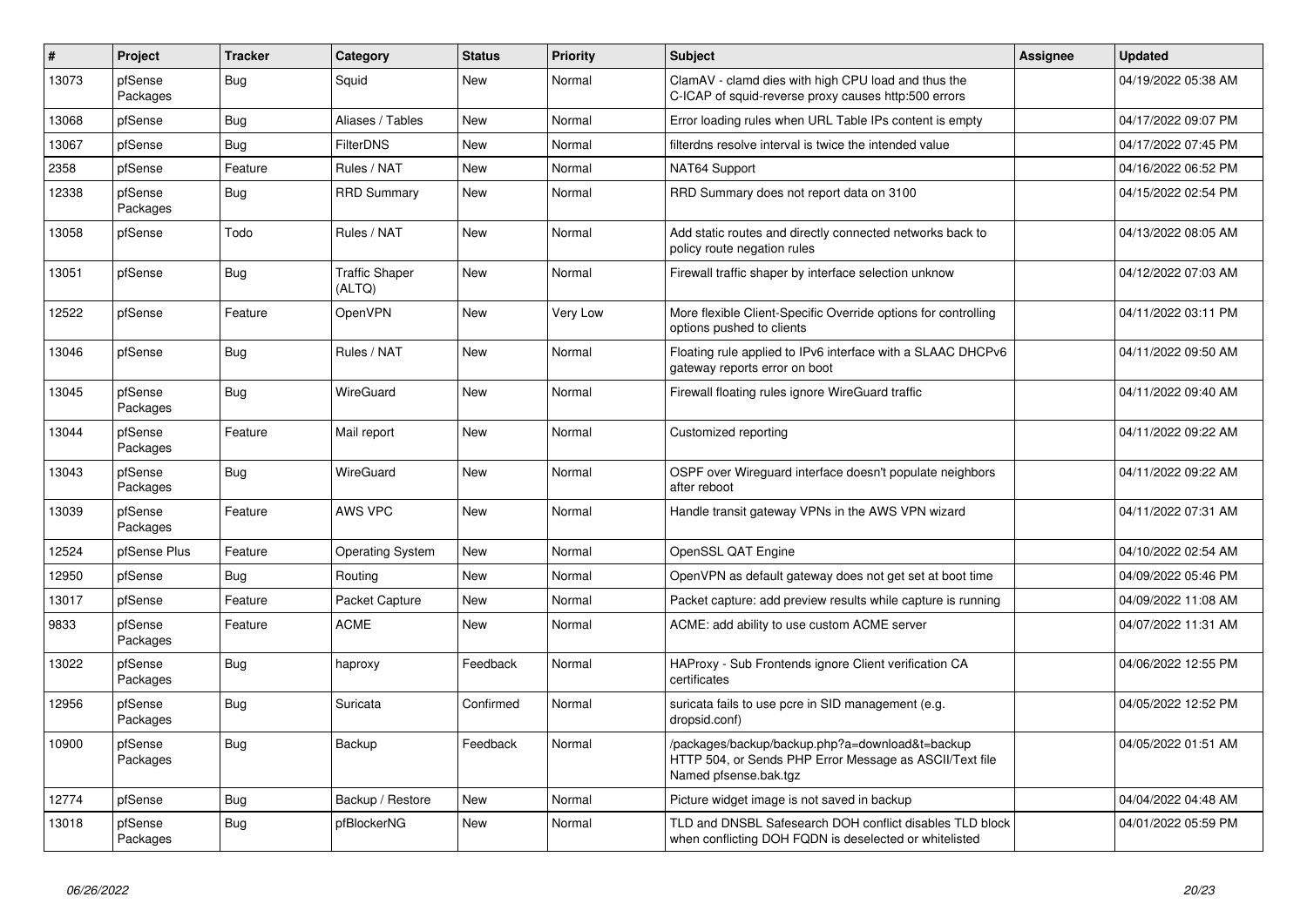| #     | Project             | <b>Tracker</b>     | Category                                        | <b>Status</b> | <b>Priority</b> | <b>Subject</b>                                                                                        | <b>Assignee</b> | <b>Updated</b>      |
|-------|---------------------|--------------------|-------------------------------------------------|---------------|-----------------|-------------------------------------------------------------------------------------------------------|-----------------|---------------------|
| 13016 | pfSense Docs        | <b>New Content</b> | Virtualization                                  | <b>New</b>    | Normal          | Workaround for bandwith issues since 2.6 when installed in<br>Hyper-V                                 |                 | 04/01/2022 01:06 PM |
| 13009 | pfSense             | Feature            | <b>OpenVPN</b>                                  | New           | Normal          | Add option for multiple remote addresses to OpenVPN Client                                            |                 | 03/31/2022 12:42 PM |
| 13000 | pfSense             | Bug                | <b>IPsec</b>                                    | New           | Low             | IPsec AES-GCM encryption algorithm "Key Length" field<br>should be labeled "ICV Length"               |                 | 03/30/2022 07:40 AM |
| 12959 | pfSense             | <b>Bug</b>         | DHCP (IPv4)                                     | Feedback      | Normal          | dhcplease process wrongly update host file if client-hostname<br>is empty                             |                 | 03/28/2022 10:26 AM |
| 12922 | pfSense             | Bug                | DHCP (IPv4)                                     | <b>New</b>    | Normal          | Classless static routes received on DHCP WAN can override<br>chosen default gateway                   |                 | 03/28/2022 10:08 AM |
| 1826  | pfSense             | Feature            | PPPoE Server                                    | <b>New</b>    | Normal          | PPPoE server IPv6 support                                                                             |                 | 03/25/2022 04:25 PM |
| 7783  | pfSense             | Feature            | <b>Operating System</b>                         | New           | Normal          | Support for hosting VMs on pfSense using bhyve                                                        |                 | 03/25/2022 11:53 AM |
| 12882 | pfSense<br>Packages | Feature            | pfBlockerNG                                     | Feedback      | Normal          | Add the option to specify CURLOPT INTERFACE in<br>pfBlockerNG IPv4/IPv6 lists                         |                 | 03/24/2022 11:16 AM |
| 12927 | pfSense             | <b>Bug</b>         | OpenVPN                                         | New           | Normal          | OpenVPN with OCSP enabled allows connections with<br>revoked certificates                             |                 | 03/24/2022 08:22 AM |
| 12951 | pfSense<br>Packages | <b>Bug</b>         | <b>FRR</b>                                      | Feedback      | Normal          | FRR cannot remove IPv6 routes                                                                         |                 | 03/22/2022 09:24 PM |
| 12829 | pfSense             | Bug                | <b>Traffic Shaper</b><br>(Limiters)             | Feedback      | Normal          | Dummynet kernel module fails to load after upgrade.                                                   |                 | 03/17/2022 09:26 AM |
| 11732 | pfSense Plus        | Feature            | Hardware / Drivers                              | <b>New</b>    | Normal          | Add VXLAN Support to pfSense Plus                                                                     |                 | 03/15/2022 02:35 AM |
| 12400 | pfSense Docs        | Correction         | <b>NAT</b>                                      | New           | Normal          | NAT 1:1 documentation - multi-wan information                                                         |                 | 03/13/2022 12:53 PM |
| 12938 | pfSense             | Bug                | <b>IPv6 Router</b><br>Advertisements<br>(RADVD) | New           | Normal          | MaxRtrAdvInterval would allow stale DNS servers to be<br>deleted faster                               |                 | 03/12/2022 09:37 AM |
| 12932 | pfSense<br>Packages | Feature            | pfBlockerNG                                     | <b>New</b>    | High            | pfblockerng per user whitelist                                                                        |                 | 03/11/2022 11:08 AM |
| 855   | pfSense             | Feature            | Multi-WAN                                       | New           | Normal          | Ability to selectively kill states on gateways recovery                                               |                 | 03/11/2022 08:30 AM |
| 12926 | pfSense             | Bug                | Interfaces                                      | Feedback      | Normal          | Changing LAGG type on CARP interfaces makes VIPs go to<br>an "init" State                             |                 | 03/10/2022 10:52 AM |
| 12907 | pfSense<br>Packages | Bug                | PIMD                                            | Feedback      | Normal          | PIMD: Nonexistent interfaces should be hidden/disabled in<br>pimd.conf before bringing up the service |                 | 03/07/2022 03:51 PM |
| 12918 | pfSense<br>Packages | Feature            | pfBlockerNG                                     | New           | Normal          | pfBlockerNG-devel changes from xmlrpc sync do not take<br>effect immediately                          |                 | 03/07/2022 02:29 PM |
| 12905 | pfSense             | Bug                | Web Interface                                   | <b>New</b>    | Normal          | Add VLAN Re-assignment to Import Interface Mismatch<br>Wizard                                         |                 | 03/07/2022 08:05 AM |
| 12903 | pfSense             | Feature            | <b>Notifications</b>                            | New           | Normal          | alternative authentication methods for email notifications?                                           |                 | 03/07/2022 07:52 AM |
| 11827 | pfSense<br>Packages | Feature            | <b>ACME</b>                                     | New           | Normal          | Please include acme deploy folder/scripts                                                             |                 | 03/06/2022 04:31 AM |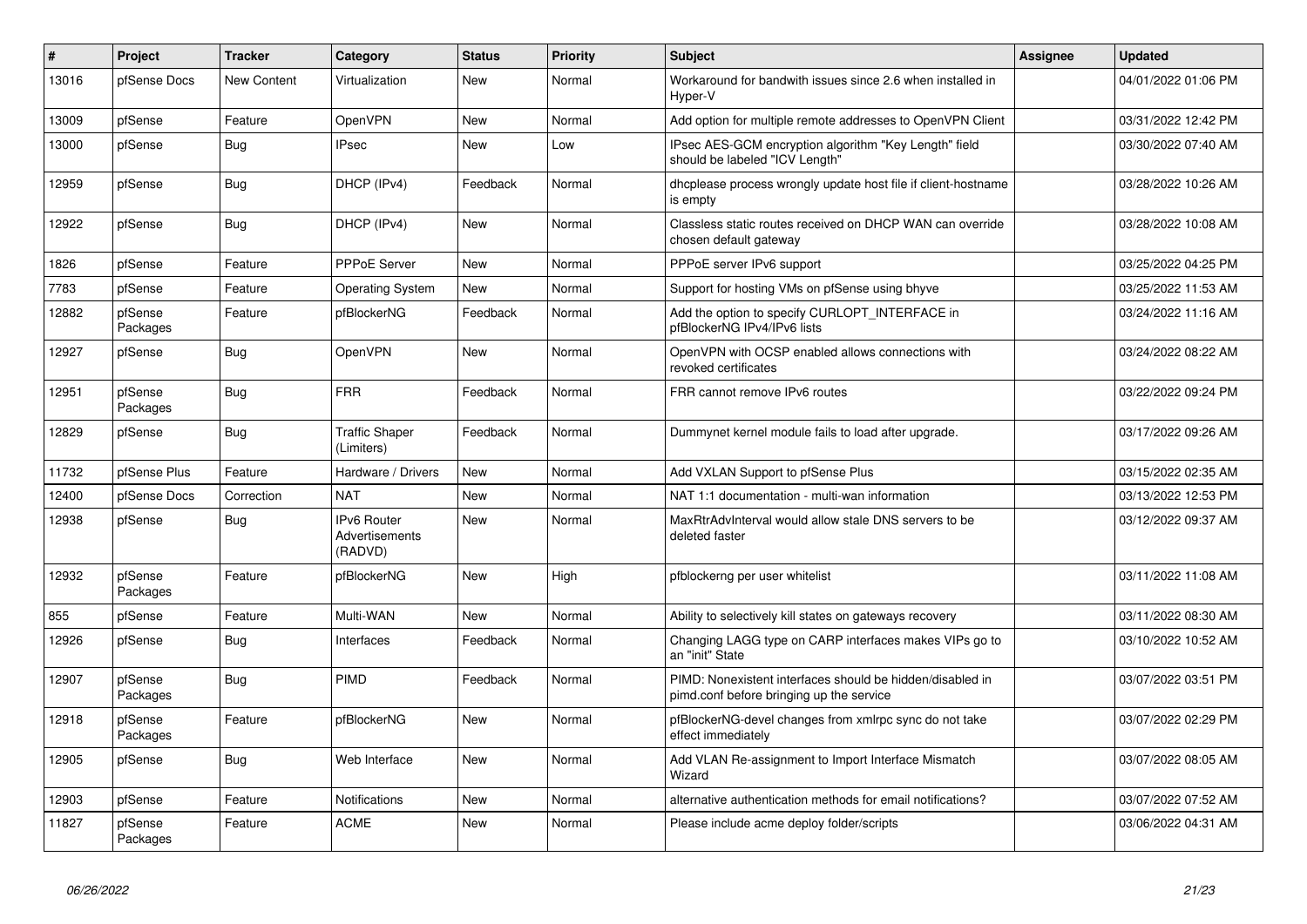| $\#$  | Project             | <b>Tracker</b> | Category                | <b>Status</b> | <b>Priority</b> | <b>Subject</b>                                                                                                                                                          | Assignee | <b>Updated</b>      |
|-------|---------------------|----------------|-------------------------|---------------|-----------------|-------------------------------------------------------------------------------------------------------------------------------------------------------------------------|----------|---------------------|
| 11530 | pfSense<br>Packages | Bug            | ntop                    | Feedback      | Low             | ntopng 4.2 needs to be updated to 4.3, Bug when accessing<br>a host for details                                                                                         |          | 03/05/2022 08:35 PM |
| 12899 | pfSense<br>Packages | <b>Bug</b>     | Suricata                | <b>New</b>    | Normal          | Suricata doesn't honor Pass List                                                                                                                                        |          | 03/04/2022 01:22 PM |
| 12894 | pfSense Plus        | Bug            | Certificates            | <b>New</b>    | Low             | duplicating freshly created certificates through refreshing                                                                                                             |          | 03/03/2022 02:35 PM |
| 12889 | pfSense<br>Packages | Feature        | <b>FRR</b>              | New           | Normal          | FRR GUI add set ipv6 next-hop global                                                                                                                                    |          | 03/02/2022 06:10 AM |
| 12888 | pfSense             | <b>Bug</b>     | Rules / NAT             | New           | Normal          | pfSense sends un-NATed packets during OpenVPN startup                                                                                                                   |          | 03/01/2022 03:13 PM |
| 12742 | pfSense<br>Packages | Bug            | FreeRADIUS              | Feedback      | Normal          | freeRADIUS virtual-server-default: modules dailycounter,<br>monthlycounter, noresetcounter, expire_on_login in authorize<br>section prevent virtual server from loading |          | 03/01/2022 12:45 PM |
| 12883 | pfSense Docs        | Todo           | <b>DNS</b>              | New           | Normal          | Feedback on Services - DNS Resolver - Host Overrides                                                                                                                    |          | 02/28/2022 07:54 PM |
| 11778 | pfSense             | <b>Bug</b>     | OpenVPN                 | <b>New</b>    | Normal          | OpenVPN uses 100% CPU after experiencing packet loss                                                                                                                    |          | 02/28/2022 07:38 AM |
| 12857 | pfSense             | Bug            | Gateways                | New           | Normal          | Firewall gateway goes away when making changes to<br>Bridge0 device                                                                                                     |          | 02/27/2022 11:20 AM |
| 12259 | pfSense             | Bug            | <b>Operating System</b> | New           | Normal          | Intel em NICs Suffering Performance Degradation on<br>FreeBSD12                                                                                                         |          | 02/25/2022 09:28 PM |
| 12874 | pfSense             | Feature        | OpenVPN                 | New           | Normal          | OpenVPN RADIUS Framed-Pool                                                                                                                                              |          | 02/25/2022 02:24 PM |
| 12860 | pfSense<br>Packages | Feature        | New Package<br>Request  | New           | Normal          | add mmc-utils package to all images                                                                                                                                     |          | 02/24/2022 07:18 AM |
| 12861 | pfSense Docs        | Correction     | Hardware                | <b>New</b>    | Normal          | pfSense hardware tuning guide references obsolete interface<br>loader variable & buffer limits                                                                          |          | 02/23/2022 05:31 PM |
| 12859 | pfSense<br>Packages | Feature        | Zabbix                  | <b>New</b>    | Normal          | Add Zabbix 6.0 LTS (agent and proxy) packages                                                                                                                           |          | 02/23/2022 07:11 AM |
| 12853 | pfSense             | Bug            | <b>NAT Reflection</b>   | Feedback      | High            | Network Address Translation - Pure NAT pfsense freeze after<br>reboot                                                                                                   |          | 02/22/2022 08:40 AM |
| 12850 | pfSense             | <b>Bug</b>     | Routing                 | New           | Low             | Console error during boot: "route: route has not been found"                                                                                                            |          | 02/22/2022 08:27 AM |
| 12832 | pfSense Plus        | Feature        | Hardware / Drivers      | New           | Very Low        | 6100 configurable Blinking Blue LED                                                                                                                                     |          | 02/22/2022 07:30 AM |
| 12553 | pfSense             | Feature        | Backup / Restore        | New           | Normal          | Auto Config Backup: Allow selecting multiple backups for<br>deletion                                                                                                    |          | 02/22/2022 04:27 AM |
| 12848 | pfSense             | Feature        | Dynamic DNS             | New           | Normal          | Evaluation of the DynDNS "Result Match" string                                                                                                                          |          | 02/22/2022 02:01 AM |
| 12845 | pfSense<br>Packages | <b>Bug</b>     | softflowd               | New           | Normal          | softflowd wrong vlan tag                                                                                                                                                |          | 02/21/2022 10:40 AM |
| 12828 | pfSense             | <b>Bug</b>     | Wireless                | New           | Normal          | pfSense keeps crashing (Fatal trap 12: page fault while in<br>kernel mode)                                                                                              |          | 02/21/2022 07:55 AM |
| 12708 | pfSense             | <b>Bug</b>     | Aliases / Tables        | New           | Normal          | alias with non resolving DNS entry breaks underlying pf table                                                                                                           |          | 02/20/2022 06:13 PM |
| 12822 | pfSense<br>Packages | <b>Bug</b>     | pfBlockerNG             | New           | Normal          | IPv4 Source ASN format not working                                                                                                                                      |          | 02/18/2022 10:47 AM |